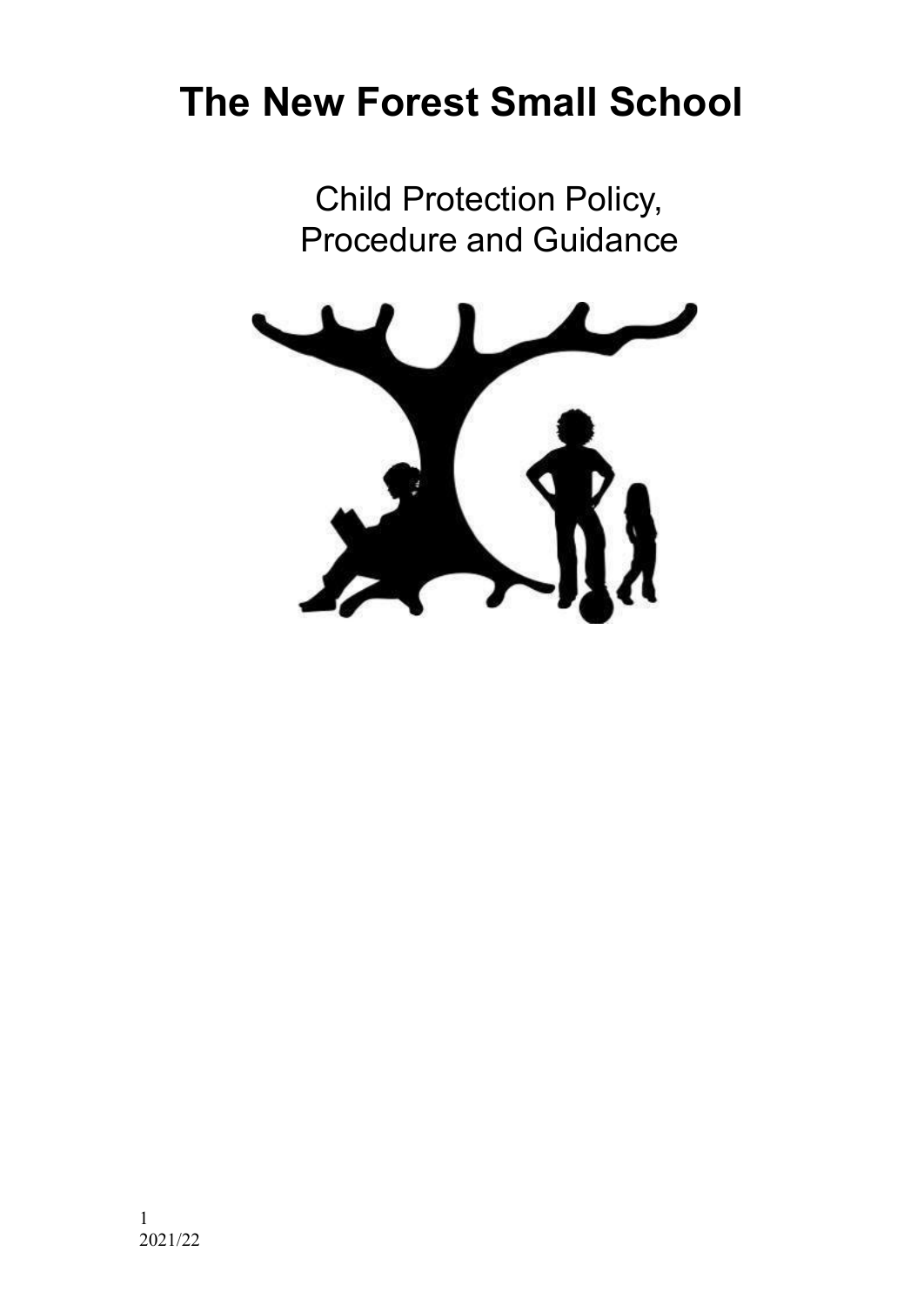# Table of Contents

| The New Forest Small School Child Protection Policy                 | 3              |
|---------------------------------------------------------------------|----------------|
| Roles and responsibilities within The New Forest Small School       | 4              |
| <b>The New Forest Small School Child Protection Procedures</b>      | $\overline{7}$ |
| <b>Annex 1 - Flowchart for child protection procedures</b>          | 9              |
| Annex 3 - Skin map                                                  | 11             |
| <b>Annex 4 - Dealing with disclosures</b>                           | 13             |
| Annex 5 - Allegations against adults who work with children         | 15             |
| Annex 6 - Sexual violence and sexual harassment between children in |                |
| schools and colleges                                                | 18             |
| Annex 7 - Sexual Violence and Sexual Harassment between Children    |                |
| <b>Risk and Needs Assessment Template</b>                           | 22             |
| <b>Annex 8 - Online Safety</b>                                      | 25             |
| Annex 9 - Whistleblowing                                            | 26             |
| Annex 10 - Briefing sheet for temporary and supply staff            | 27             |
| Annex 11 - What is child abuse?                                     | 28             |
| <b>Annex 12 - Useful contacts</b>                                   | 34             |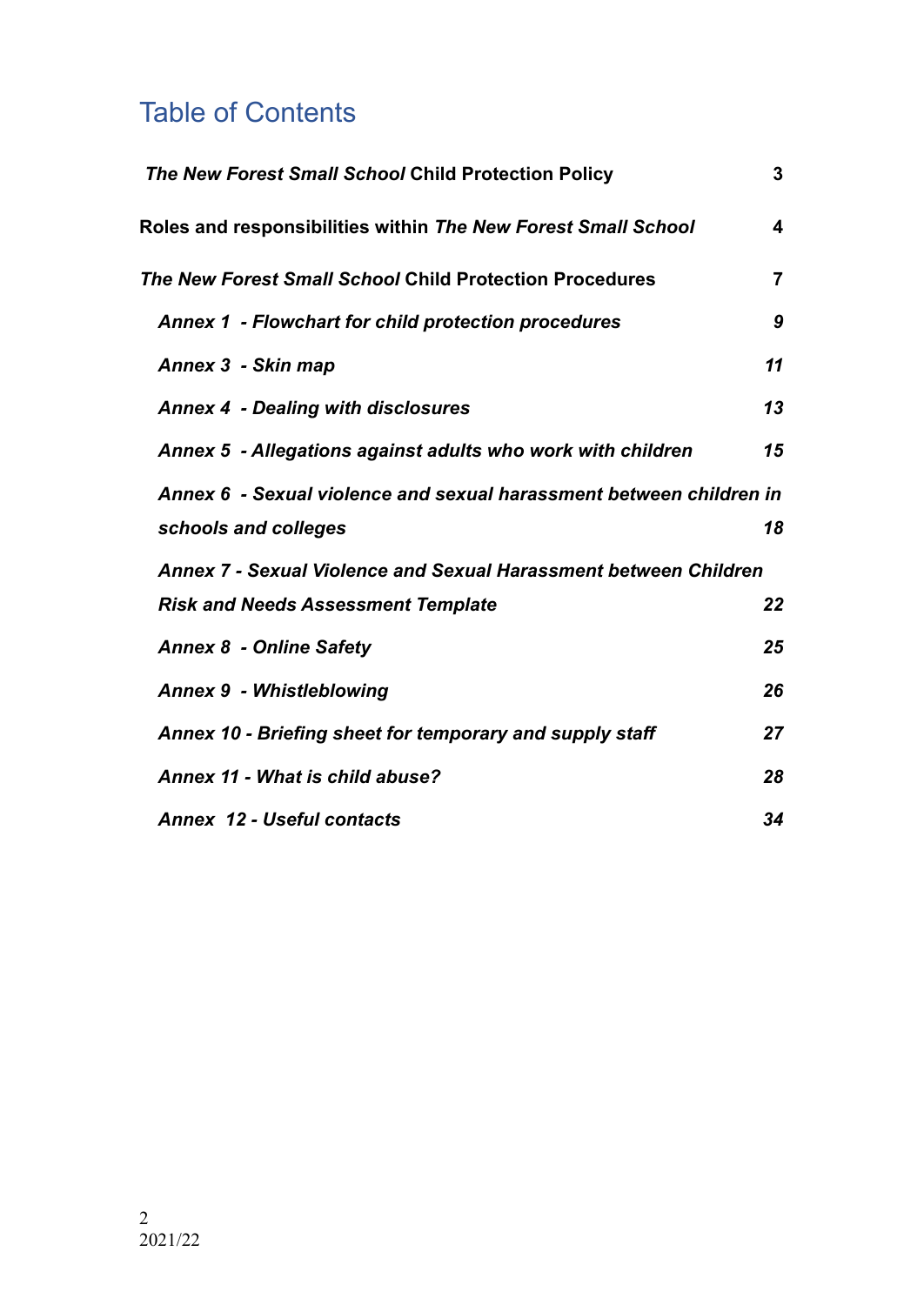# <span id="page-2-0"></span>*The New Forest Small School* **Child Protection Policy**

| Member of Staff Responsible | Headteacher |
|-----------------------------|-------------|
| Regularity of Review        | Annually    |

# **Policy Statement**

We recognise our moral and statutory responsibility to safeguard and promote the welfare of all children.

We make every effort to provide a safe and welcoming environment underpinned by a culture of openness where both children and adults feel secure, able to talk and believe that they are being listened to.

We maintain an attitude of "it could happen here" where safeguarding is concerned. The purpose of this policy is to provide staff, volunteers and governors with the framework they need in order to keep children safe and secure in our school, and to inform parents and guardians how we will safeguard their children whilst they are in our care.

Specific guidance is available to staff within the procedure documents.

# **Definitions**

Within this document:

*Child protection* is an aspect of safeguarding but is focused on how we respond to children who have been significantly harmed or are at risk of significant harm.

The term *staff* applies to all those working for or on behalf of the school, full time or part time, in either a paid or voluntary capacity. This also includes parents and governors.

*Child* refers to all young people who have not yet reached their 18 birthday. On the whole, this will apply to pupils of our school; however the policy will extend to visiting children and students from other establishments

*Parent* refers to birth parents and other adults in a parenting role for example adoptive parents, step-parents, guardians and foster carers.

*Abuse* could mean neglect, physical, emotional or sexual abuse or any combination of these. Parents, carers and other people can harm children either by direct acts and / or failure to provide proper care. Explanations of these are given within the procedure document.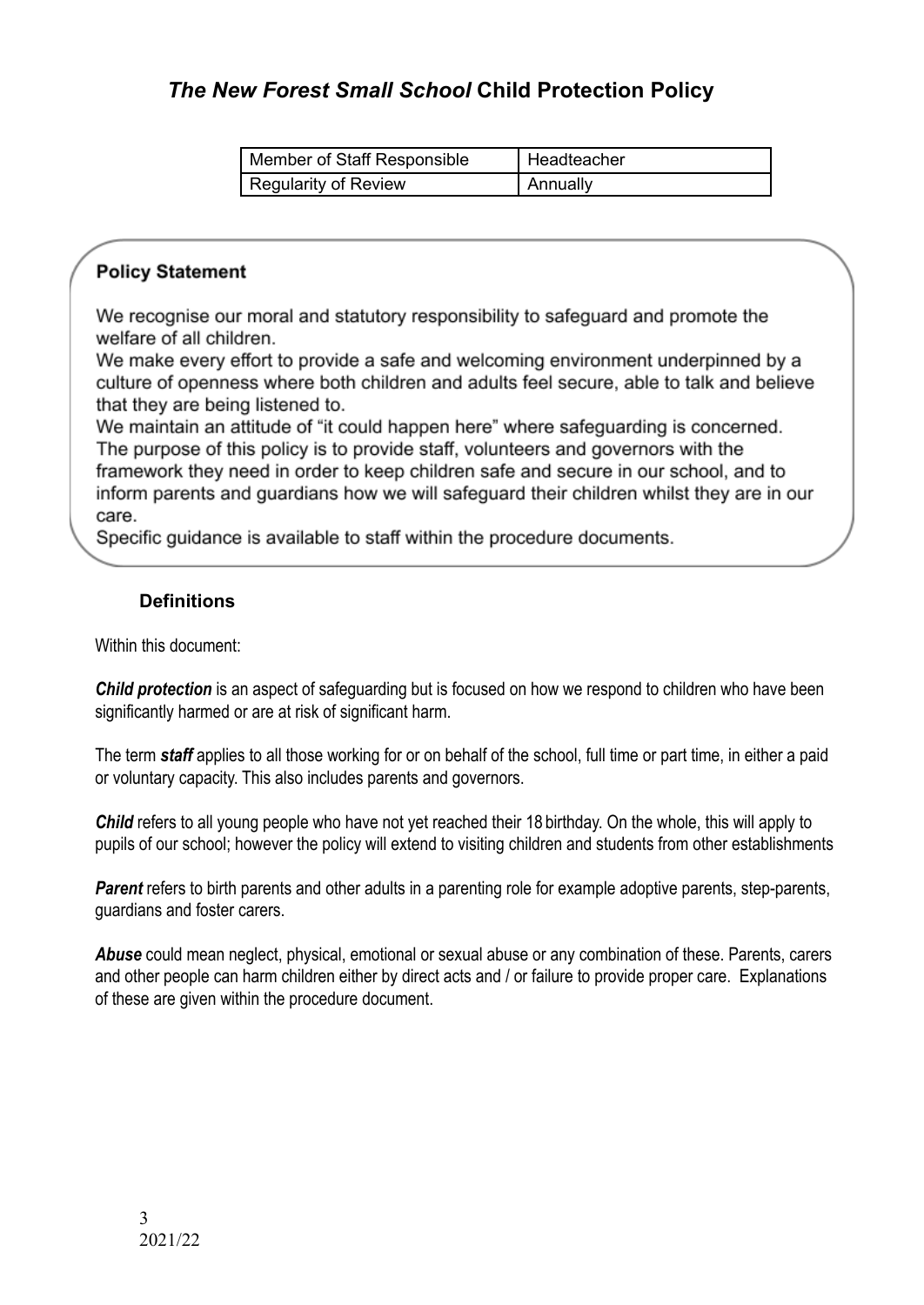# Aims

- To provide staff with the framework to promote and safeguard the wellbeing of  $\bullet$ children and in so doing ensure they meet their statutory responsibilities.
- To ensure consistent good practice across the school.  $\bullet$
- To demonstrate our commitment to protecting children.  $\bullet$

# **Principles and Values**

- Children have a right to feel secure and cannot learn effectively unless they do so.
- All children have a right to be protected from harm.
- All staff have a key role in prevention of harm and an equal responsibility to act on any suspicion or disclosure that may indicate a child is at risk of harm, either in the school or in the community, whilst taking into account any contextual safeguarding.
- We acknowledge that it is essential that we work in partnership with other agencies that protect children and reduce risk and so we will engage in partnership working throughout the child protection process to safeguard children.
- Whilst the school will work openly with parents as far as possible, it reserves the right to contact Children's Social Care or the police, without notifying parents if this is believed to be in the child's best interests.

# **Leadership and Management**

We have established clear lines of accountability, training and advice to support the process of child protection and individual staff within that process.

In this school, any individual can contact the Designated Safeguarding Lead (DSL) if they have concerns about a child or young person.

The **DSL** is *Alex James.* There is a nominated safeguarding governor, *Gill Albon*, who will take leadership responsibility for safeguarding. The Chair of Governors *Aileen Payne* will receive reports of allegations against the headteacher and act on the behalf of the governing body.

As an employer we follow safer recruitment guidance as set out in KCSiE 2021.

# **Training**

All staff in our school are expected to be aware of the signs and symptoms of abuse and must be able to respond appropriately. Training is provided as required annually to all members of staff. Separate training is provided to all new staff on appointment through their induction process. The DSL will attend training at least every other year to enable them to fulfil their role.

Any update in national or local guidance will be shared with all staff in briefings and then captured in the next whole school training. This policy will be updated during the year to reflect any changes brought about by new guidance.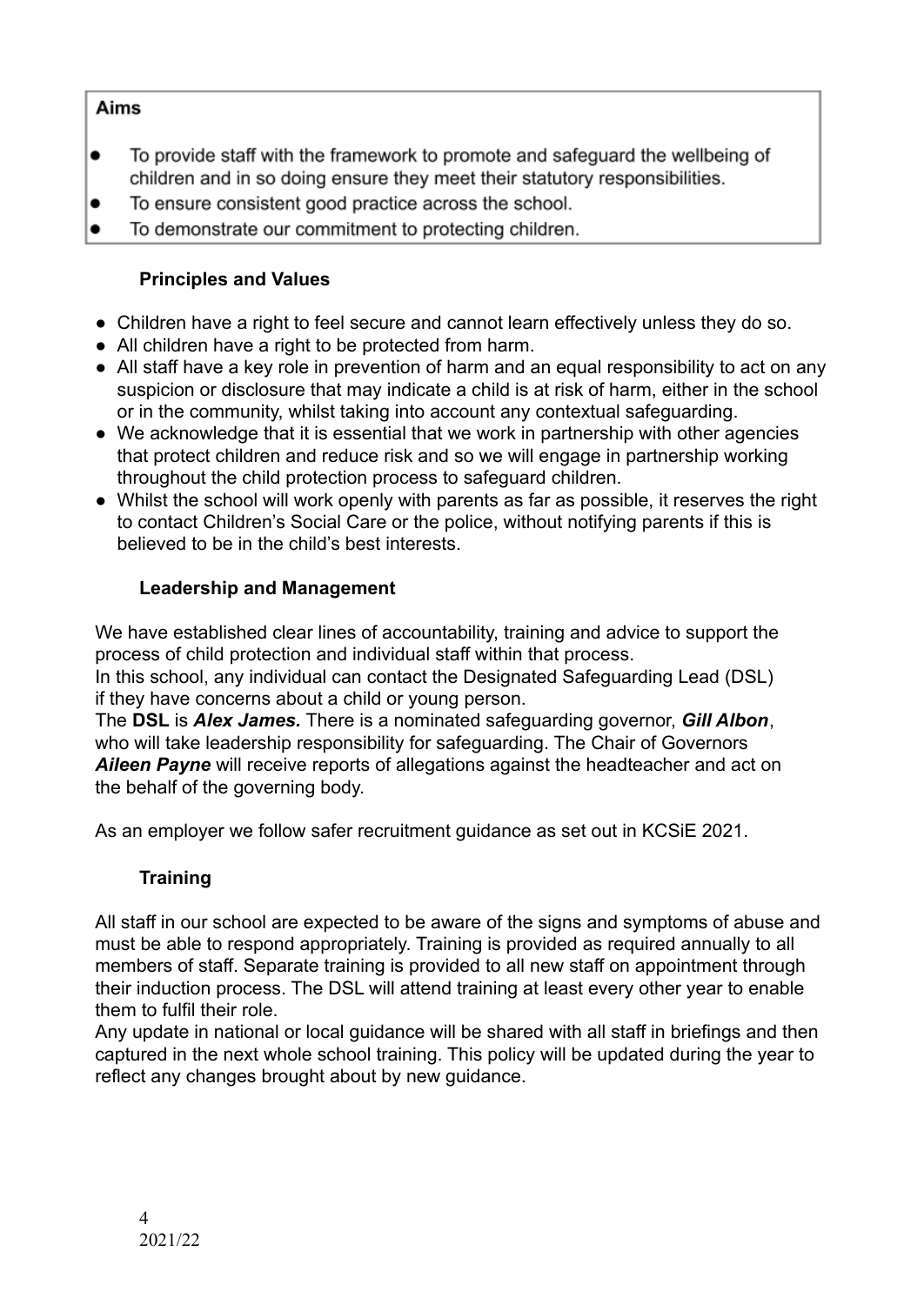# **Referral**

Following any concerns raised, the DSL will assess the information and consider if significant harm has happened or there is a risk that it may happen. If the evidence suggests the threshold of significant harm, or risk of significant harm has been reached, or if it is not clear if the threshold is met, the DSL will contact Children's Social Care and, if appropriate, the police. If the DSL or DDSL is not available or there are immediate concerns, the staff member will refer directly to Children's Social Care and the police if appropriate. We will use the guidance from NPCC to determine when to contact the police.

Generally, the DSL will inform the parents prior to making a referral. However, there are situations where this may not be possible or appropriate, particularly when informing parents, may place the child at further risk

N.B. The exception to this process will be in those cases of known FGM where there is a mandatory *requirement for the teacher to report directly to the police. The DSL should also be made aware.*

# **Confidentiality**

- We maintain that all matters relating to child protection are to be treated as confidential and only shared as per the 'Information Sharing Advice for Practitioners' (DfE 2015) guidance
- There is a lawful basis for child protection concerns to be shared with agencies who have a statutory duty for child protection.
- Information will be shared with individuals within the school who 'need to know'.
- All staff are aware that they cannot promise a child to keep a disclosure confidential.

#### **As a school we will educate pupils to recognise when they are at risk and how to get help when they need it through:**

- The content of the curriculum
- A school ethos which helps children to feel safe and able to talk freely about their concerns, believing that they will be listened to and valued.
- Every child having access to a 'trusted adult' in the school.

## **Dealing with allegations against staff**

If a concern is raised about the practice or behaviour of a member of staff, this information will be recorded and passed to the headteacher **Marianne Wilberforce**. The headteacher will make an assessment to determine if the matter is a 'low level concern' or an 'allegation'. The Local Authority Designated Officer (LADO) will be contacted for all allegations and the relevant guidance will be followed. If the headteacher needs advice or guidance they will contact the LADO. If the allegation is against the headteacher, the person receiving the allegation will contact the LADO or Chair of Governors directly. (Annex 5)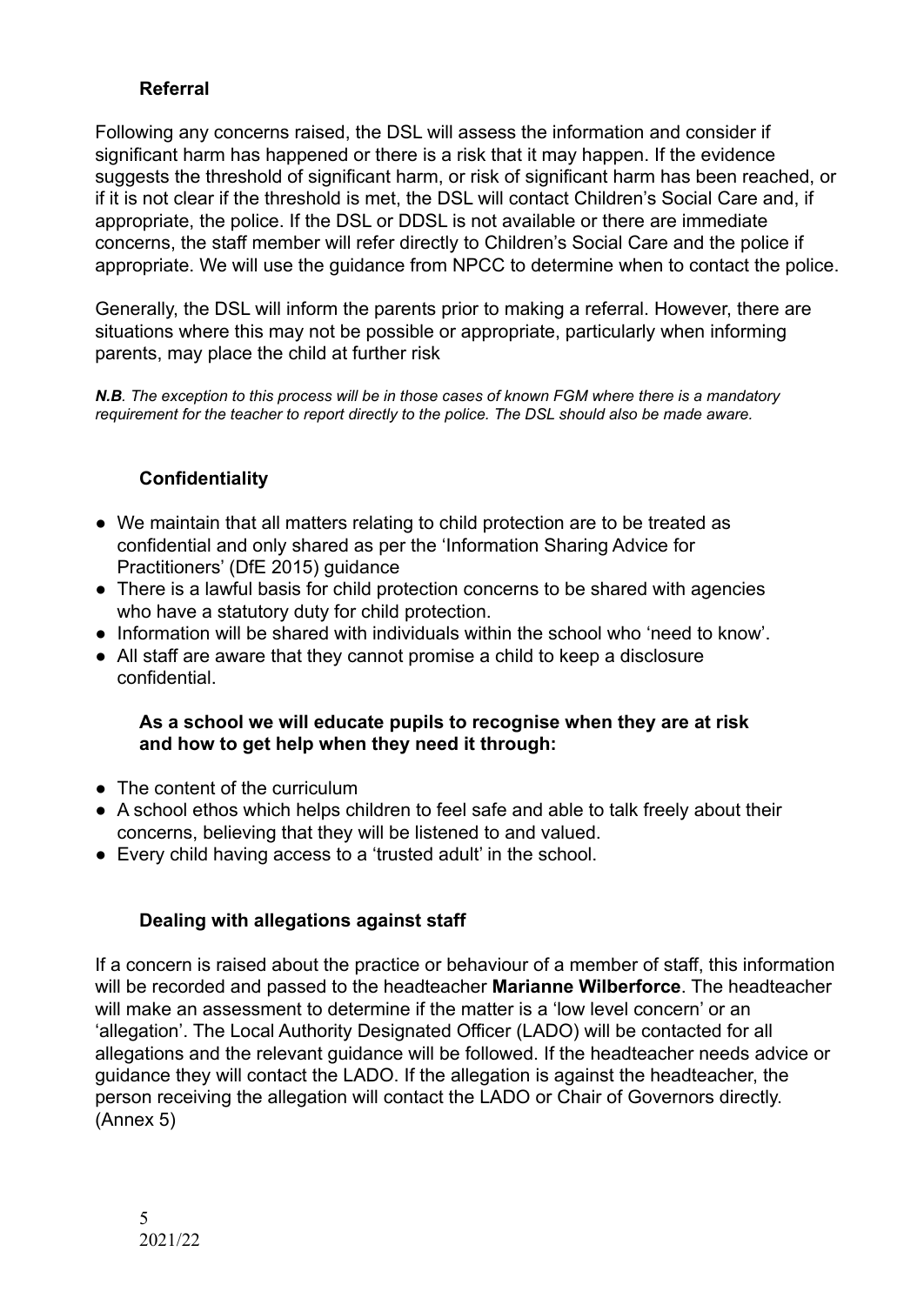# **Dealing with allegations against pupils**

If a concern is raised that there is an allegation of a pupil abusing another pupil within the school, the 'Peer on Peer Abuse' guidance will be followed (Annex 6)

#### **Legal context**

Section 175 of the education act 2002; the Education (Independent School Standards) Regulations 2014; the Non-Maintained Special Schools (England) Regulations Children Act 2004 & 1989

Guidance

Hampshire Safeguarding Children Partnership protocols and guidance and their procedures Working Together to Safeguard Children (2018) Keeping Children Safe in Education (2021) FGM Act 2003 Mandatory Reporting Guidance (2016)

#### **Policy review**

As a school, we review this policy at least annually in line with DfE, HSCP and HCC requirements and other relevant statutory guidance.

# **Date approved by governing body:**

**Date reviewed by governing body:**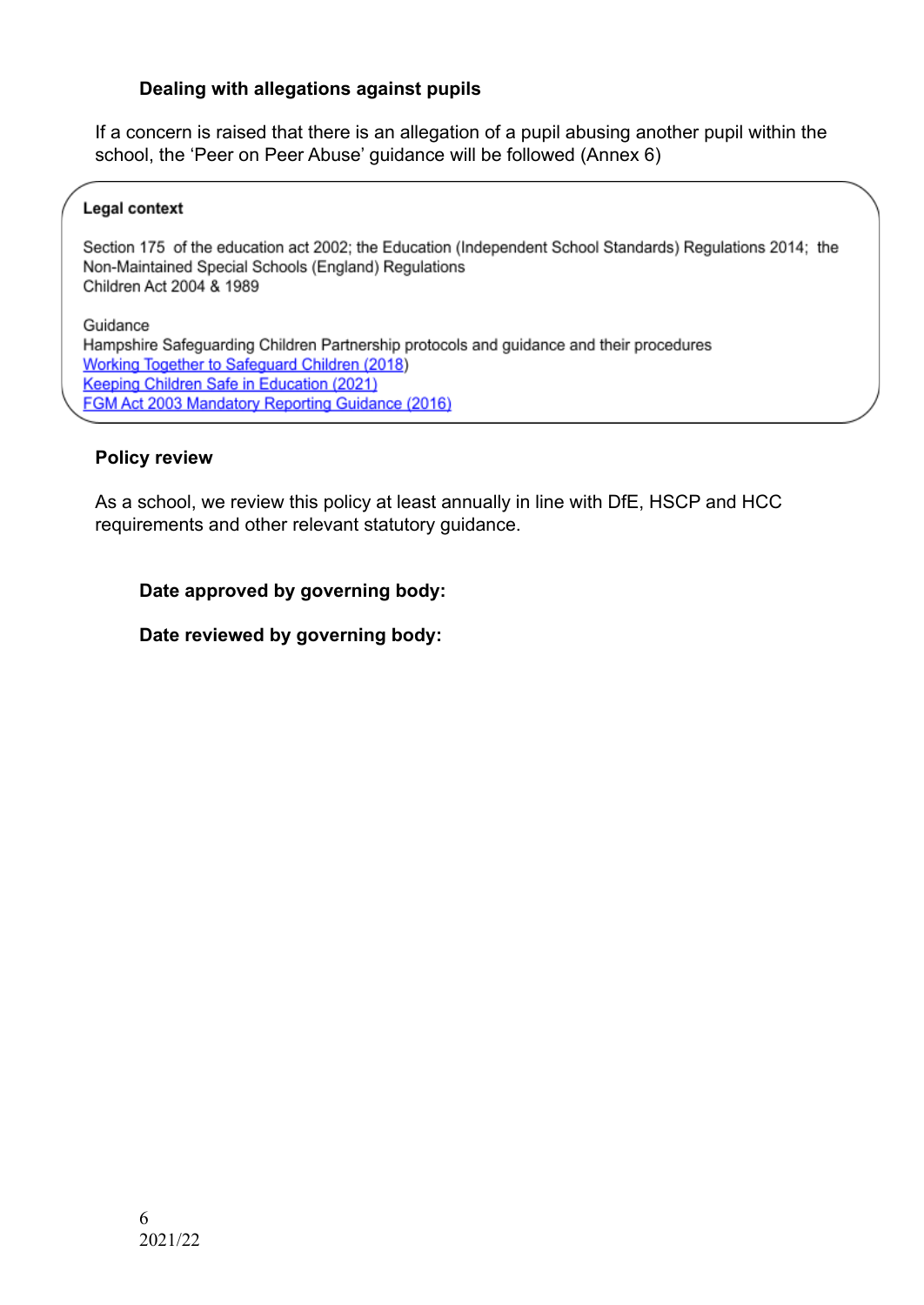# <span id="page-6-0"></span>**Roles and responsibilities within The New Forest Small School.**

## **Staff responsibilities**

All staff have a key role to play in identifying concerns early and in providing help for children. To achieve this, they will:

- Establish and maintain an environment where children feel secure, are encouraged to talk and are listened to.
- Ensure children know that there are adults in the school who they can approach if they are worried or have concerns.
- Plan opportunities within the curriculum for children to develop skills they need to recognise, assess and manage risk appropriately and keep themselves safe.
- Attend training in order to be aware of and be alert to the signs of abuse.
- Maintain an attitude of "it could happen here" with regards to safeguarding.
- Be aware that mental health problems can, in some cases, be an indicator that a child has suffered or is at risk of suffering abuse, neglect or exploitation
- Recognise that abuse, neglect, or other adverse childhood experiences, can have an impact on the mental health, behaviour and education of children.
- Record their concerns if they are worried that a child is being abused and report these to the DSL as soon as practical that day. If the DSL is not contactable immediately the DDSL should be informed
- Be prepared to refer directly to social care, and the police if appropriate, if there is a risk of significant harm and the DSL or DDSL is not available.
- Follow the allegations procedures (Annex 5) if the disclosure is an allegation against a member of staff.
- Follow the procedures set out by the HSCP and take account of guidance issued by the DfE.
- Support pupils in line with their child protection plan.
- Treat information with confidentiality but never promising to "keep a secret".
- Notify the DSL or DDSL of any child on a child protection plan or child in need plan who has unexplained absence.
- Have an understanding of 'Early Help' and be prepared to identify and support children who may benefit from this intervention.
- Liaise with other agencies that support pupils and provide early help.
- Ensure they know who the DSL and DDSL are and know how to contact them.
- Have an awareness of the Child Protection Policy, the Behaviour Policy, the Staff Behaviour Policy (or Code of Conduct), peer on peer abuse procedures, the safeguarding response for children who go missing from education and the role of the DSL.

# **Senior Management Team responsibilities**:

- Contribute to inter-agency working in line with 'Working Together to Safeguard Children 2018 guidance'
- Provide a co-ordinated offer of early help when additional needs of children are identified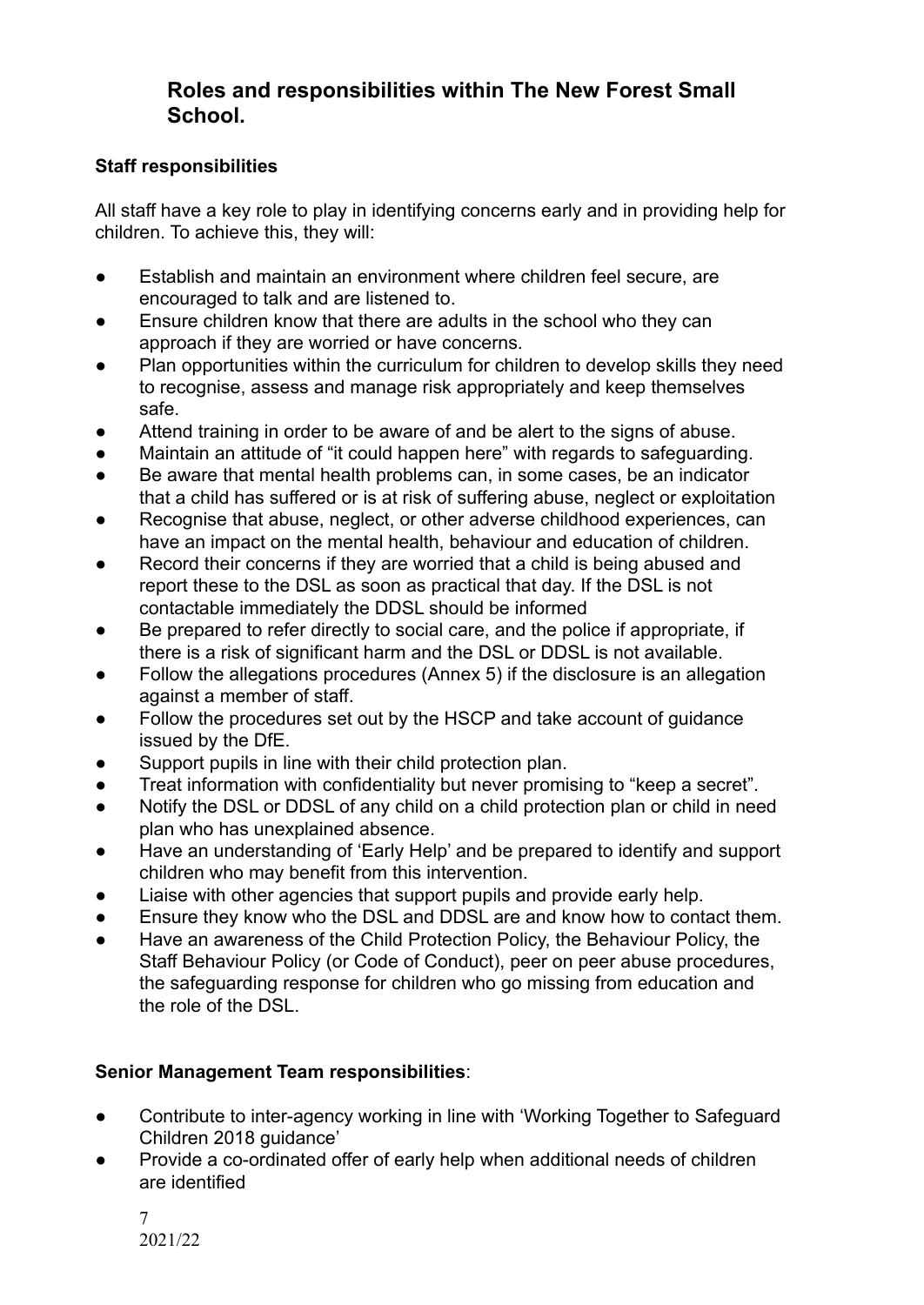- Ensure staff are alert to the various factors that can increase the need for early help (*para 19 KCSiE 2021*)
- Working with Children's Social Care, support their assessment and planning processes including the school's attendance at conference and core group meetings.
- Carry out tasks delegated by the governing body such as training of staff, safer recruitment and maintaining a single central register.
- Provide support and advice on all matters pertaining to safeguarding and child protection to all staff regardless of their position within the school.
- Treat any information shared by staff or pupils with respect and follow agreed policies and procedures.
- Ensure that allegations or concerns against staff are dealt with in accordance with guidance from Department for Education (DfE) and the Hampshire Safeguarding Children Partnership (HSCP) procedures.
- Determine if a concern about a member of staff is a 'low level concern' or an allegation $1$

# **Governing body responsibilities**

- Ensure the school has effective safeguarding policies and procedures including a Child Protection Policy, a Staff Behaviour Policy or Code of Conduct, a Behaviour Policy and a response to children who go missing from education.
- Ensure HSCP is informed in line with local requirements about the discharge of duties via the annual safeguarding audit.
- Recruitment, selection and induction follows safer recruitment practice, including all appropriate checks.
- Allegations against staff are dealt with by the headteacher. Allegations against the headteacher are dealt with by the Chair of Governors.
- A member of the Senior Leadership Team is appointed as Designated Safeguarding Lead (DSL) and has this recorded in their job description.
- Staff have been trained appropriately and this is updated in line with guidance
- Any safeguarding deficiencies or weaknesses are remedied without delay
- A nominated governor for safeguarding is identified.

## **DSL responsibilities** *(to be read in conjunction with DSL role description in KCSiE) \*\*\*\*\** **In this school the DSL is** *Alex James*

In addition to the role of all staff and the senior management team, the DSL will

- Refer cases to social care, and the police where appropriate, in a timely manner avoiding any delay that could place the child at more risk.
- Assist the Governing Body in fulfilling their safeguarding responsibilities set out in legislation and statutory guidance.
- Attend appropriate training and demonstrate evidence of continuing professional development to carry out the role.

<sup>&</sup>lt;sup>1</sup> See Keeping Children Safe in Education 2021 Part 4 section 2 paragraph 406 on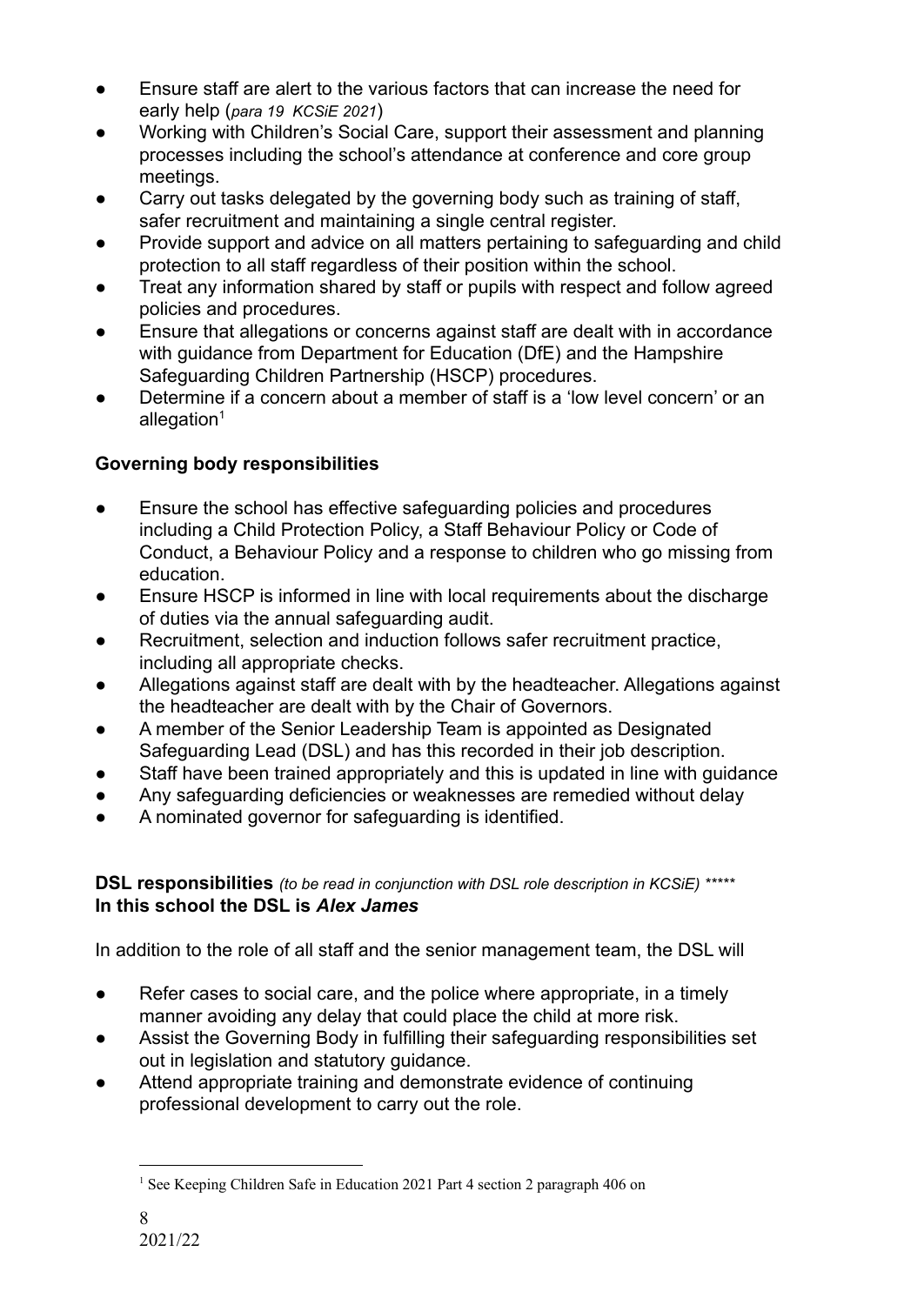- Ensure every member of staff knows who the DSL and the Deputy are, have an awareness of the DSL role and know how to contact them.
- Ensure all staff and volunteers understand their responsibilities in being alert to the signs of abuse and their responsibility for referring any concerns about a child to the DSL and concerns about an adult to the headteacher.
- Ensure that those staff that need to know, are aware of those children who have experienced, or are experiencing abuse in order to promote their educational outcomes and provide the appropriate support.
- Ensure whole school training occurs regularly with at least annual updates so that staff and volunteers can fulfil their responsibilities knowledgeably.
- Ensure any members of staff joining the school outside of the agreed training schedule receive induction training prior to the commencement of their duties.
- Keep records of child protection concerns securely and separate from the main pupil file and use these records to support the assessment and likelihood of risk.
- Ensure that safeguarding records are transferred accordingly (separate from pupil files) and in a timely fashion when a child transfers school, including in-year transfers.
- Ensure that where a pupil transfers school and is on a child protection plan or is a child looked after, their information is passed to the new school immediately and that the child's social worker is informed. Consideration is given to a transition meeting prior to moving if the case is complex or on-going.
- Be aware of the training opportunities and briefings provided by HSCP to ensure staff are aware of the latest local guidance on safeguarding.
- Develop, implement and review procedures in the school that enable the identification and reporting of all cases, or suspected cases, of abuse.
- Meet any other expectations set out for DSLs in KCSiE 2021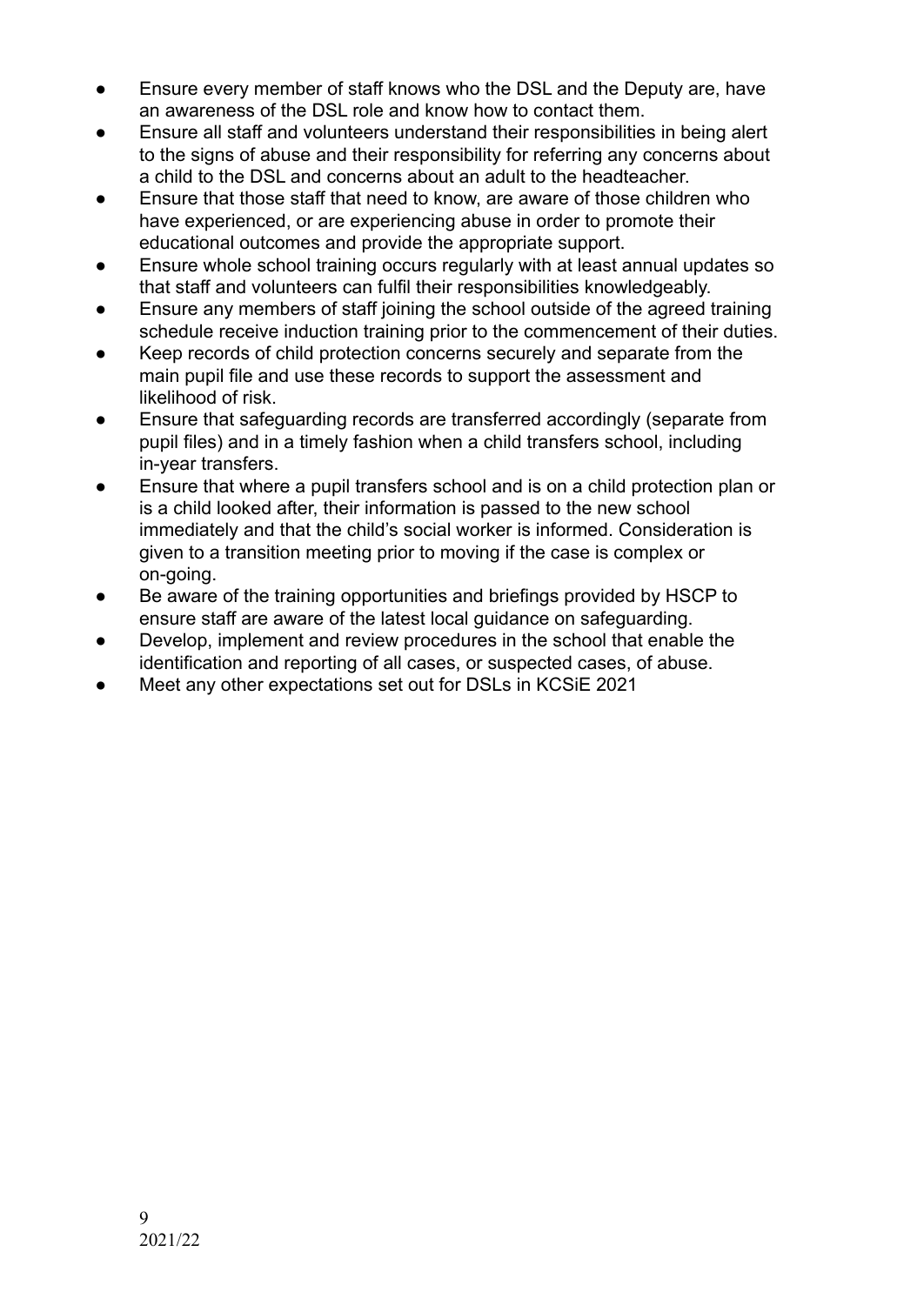# <span id="page-9-0"></span>*The New Forest Small School* **Child Protection Procedures**

## **Overview**

The following procedures apply to all staff working in the school and will be covered by training to enable staff to understand their role and responsibility. The aim of our procedures is to provide a robust framework which enables staff to take appropriate action when they are concerned that a child is being harmed or is at risk of harm.

The prime concern at all stages must be for the interests and safety of the child. Where there is a conflict of interest between the child and an adult, the interests of the child must be paramount.

All staff are aware that very young children, those with disabilities, special needs, certain medical conditions or with language deficit/English as a second language may have more difficulty in communicating concerns or feelings. They may be more likely to communicate concerns with behaviours rather than words. Additionally, staff will question the cause of knocks and bumps in children who have limited mobility, which will include children (for example younger siblings) visiting the site in addition to pupils.

#### **If a member of staff suspects abuse, spots signs or indicators of abuse, or they have a disclosure of abuse made to them they must:**

- 1. Make an initial record of the information using our electronic based recording form.
- 2. Report it to the DSL immediately
- 3. The DSL will consider if there is a requirement for immediate medical intervention. Urgent medical attention should not be delayed if the DSL is not immediately available
- 4. Make an accurate record (which may be used in any subsequent court proceedings) as soon as possible and within 24 hours of the occurrence. Include everything that has happened, including details of:
	- Dates and times of observations
	- Dates and times of any discussions in which they were involved
	- Any injuries
	- Explanations given by the child / adult
	- What action was taken
	- Any actual words or phrases used by the child

The records must be signed and dated by the author with an equivalent procedure in place for electronic based records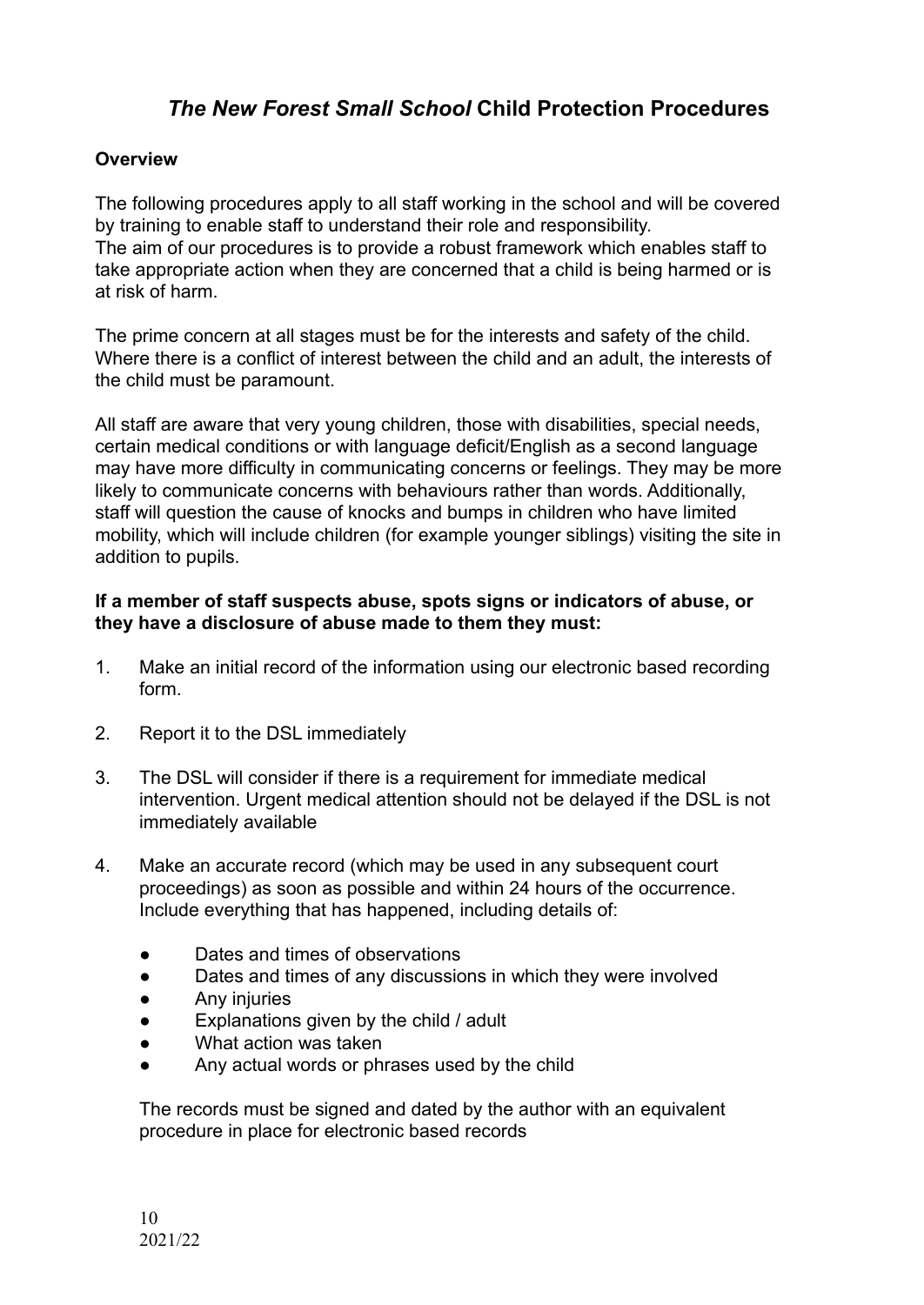5. In the absence of the DSL or their Deputy, be prepared to refer directly to Children's Social Care (and the police if appropriate) if there is the potential for immediate, significant harm.

## **Following a report of concerns the DSL must:**

- 1. Decide whether or not there are sufficient grounds for suspecting significant harm, in which case a referral must be made to Children's Social Care and the police if it is in keeping with the National Police Chiefs Council ["When to call](https://www.npcc.police.uk/documents/Children%20and%20Young%20people/When%20to%20call%20the%20police%20guidance%20for%20schools%20and%20colleges.pdf) [the Police"](https://www.npcc.police.uk/documents/Children%20and%20Young%20people/When%20to%20call%20the%20police%20guidance%20for%20schools%20and%20colleges.pdf) guidance. The rationale for this decision should be recorded by the DSL
- 2. Normally the school should try to discuss any concerns about a child's welfare with the family and where possible seek their agreement before making a referral to Children's Social Care. However, in accordance with DfE guidance, this should only be done when it will not place the child at increased risk or could have an impact on a police investigation. Where there are doubts or reservations about involving the child's family, the DSL should clarify with Children's Social Care or the police whether the parents should be told about the referral and, if so, when and by whom. This is important in cases where the police may need to conduct a criminal investigation. The child's views should also be taken into account when appropriate.
- 3. If there are grounds to suspect a child is suffering, or is likely to suffer, significant harm the DSL (or Deputy) must contact Children's Social Care via the Inter-Agency Referral Form (IARF), making a clear statement of:
- the known facts
- any suspicions or allegations
- whether or not there has been any contact with the child's family.

If there is indication that the child is suffering significant harm, a call will also be made to Children's Reception Team (CRT) on 01329 225379.

- 4. If a child is in immediate danger and urgent protective action is required, the police must be called. The DSL must then notify Children's Social Care of the occurrence and what action has been taken.
- 5. When a pupil needs *urgent* medical attention and there is suspicion of parental abuse causing the medical need, the DSL or their Deputy should take the child to the accident and emergency unit at the nearest hospital and inform Children's Social Care. Advice should be sought from Children's Social Care about informing the parents, remembering that parents should normally be informed that a child requires urgent hospital attention.
- 6. If there is not a risk of significant harm, the DSL will either actively monitor the situation or consider the Early Help process.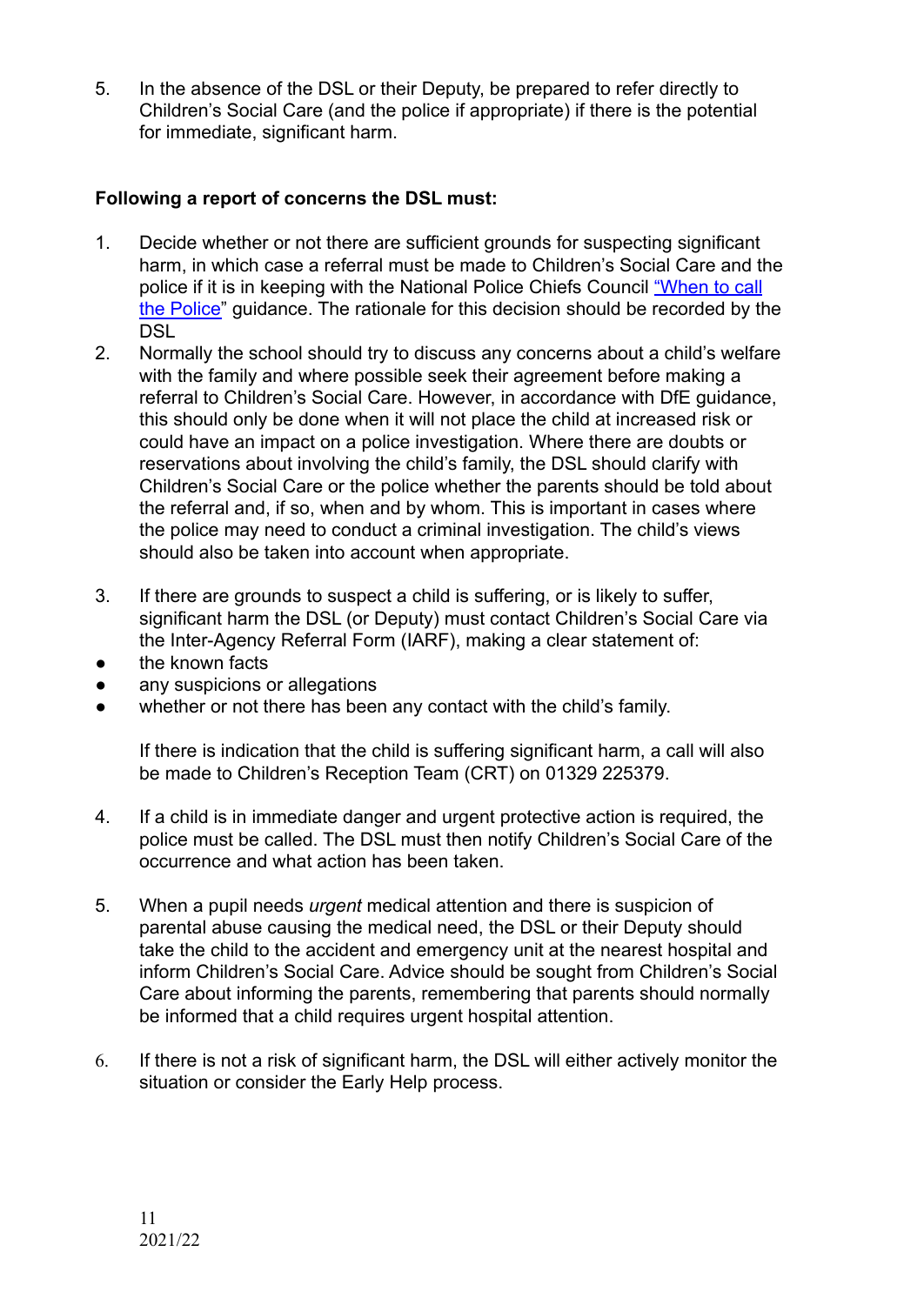7. In cases of allegations against staff or low level concerns, the HSCP procedure or the school Low Level Concerns (LLC) procedure will be followed.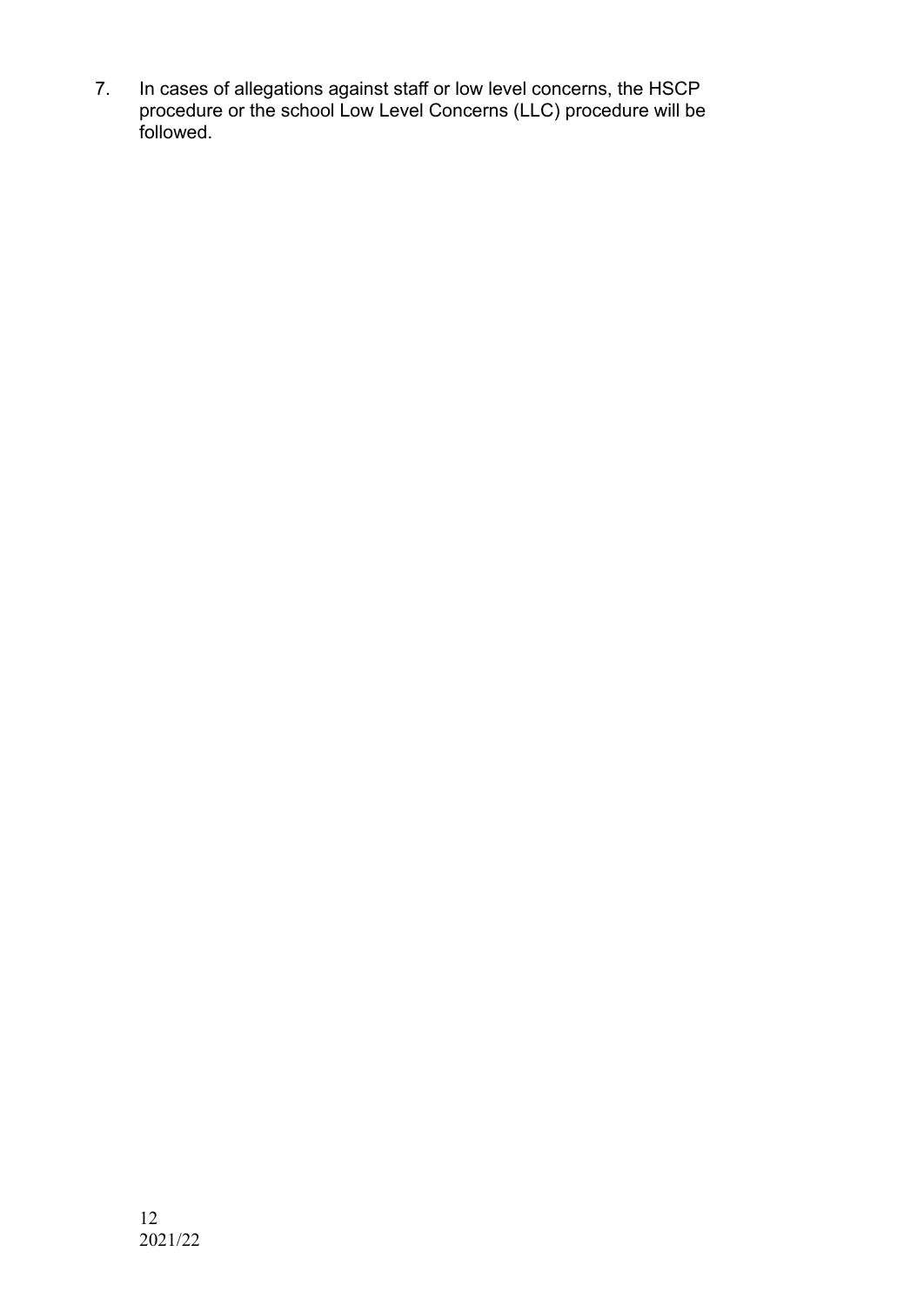# <span id="page-12-0"></span>*Annex 1 - Flowchart for child protection procedures*



\* In the cases of known FGM, the teacher who was made aware will also make contact with the police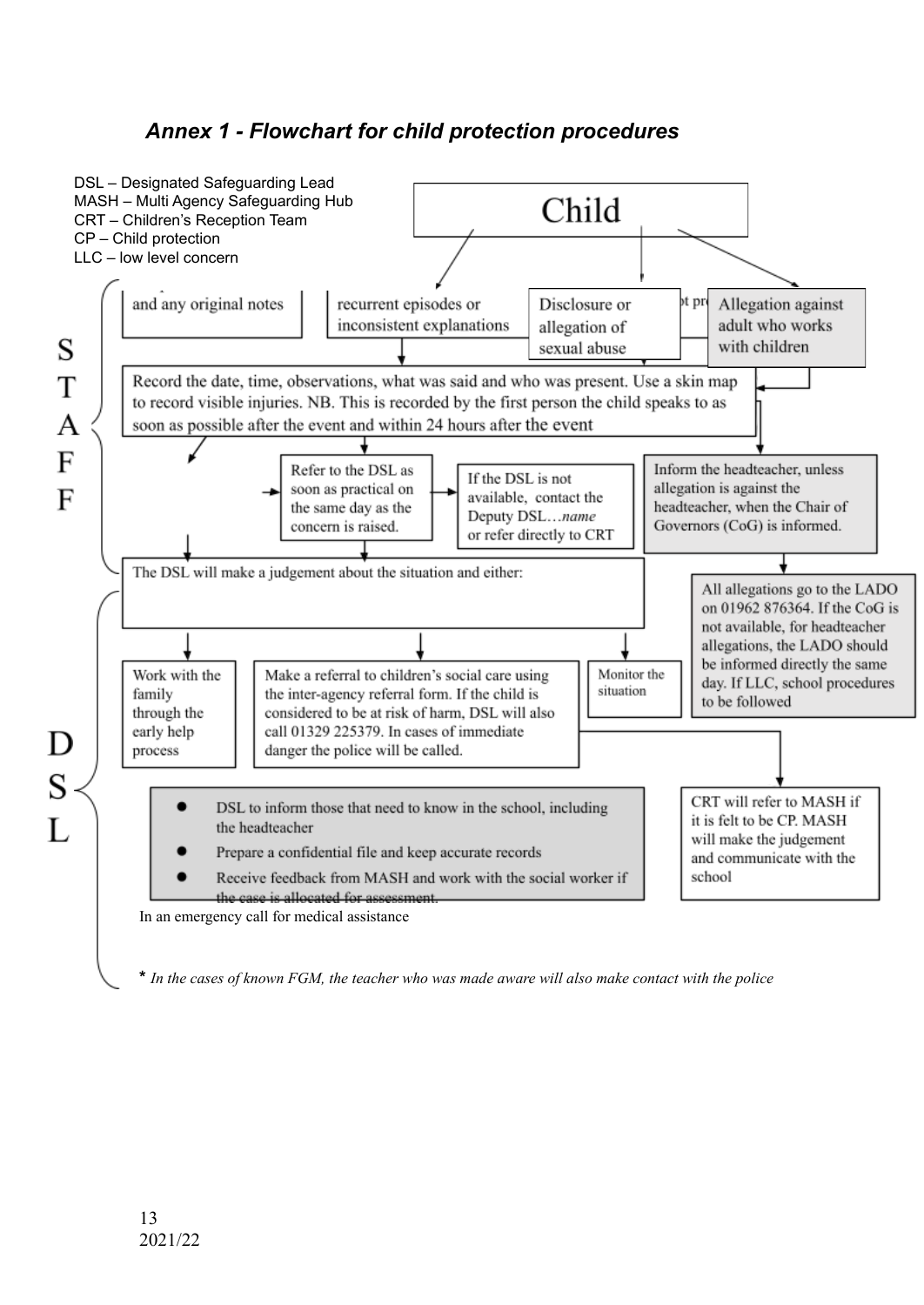# *Annex 3 - Skin map*

Name of Child: \_\_\_\_\_\_\_\_\_\_\_\_\_\_\_\_\_\_\_\_\_\_\_\_\_\_\_\_\_\_\_\_\_\_\_\_\_\_\_\_\_\_\_\_\_\_\_\_\_\_\_\_\_\_\_

Date of birth: \_\_\_\_\_\_\_\_\_\_\_\_\_\_\_\_\_\_\_\_\_\_\_\_\_ Date of recording: \_\_\_\_\_\_\_\_\_\_\_\_\_\_\_\_\_ Name of completer: \_\_\_\_\_\_\_\_\_\_\_\_\_\_\_\_\_\_\_\_\_\_\_\_\_\_\_\_\_\_\_\_\_\_\_\_\_\_\_\_\_\_\_\_\_\_\_\_\_\_\_\_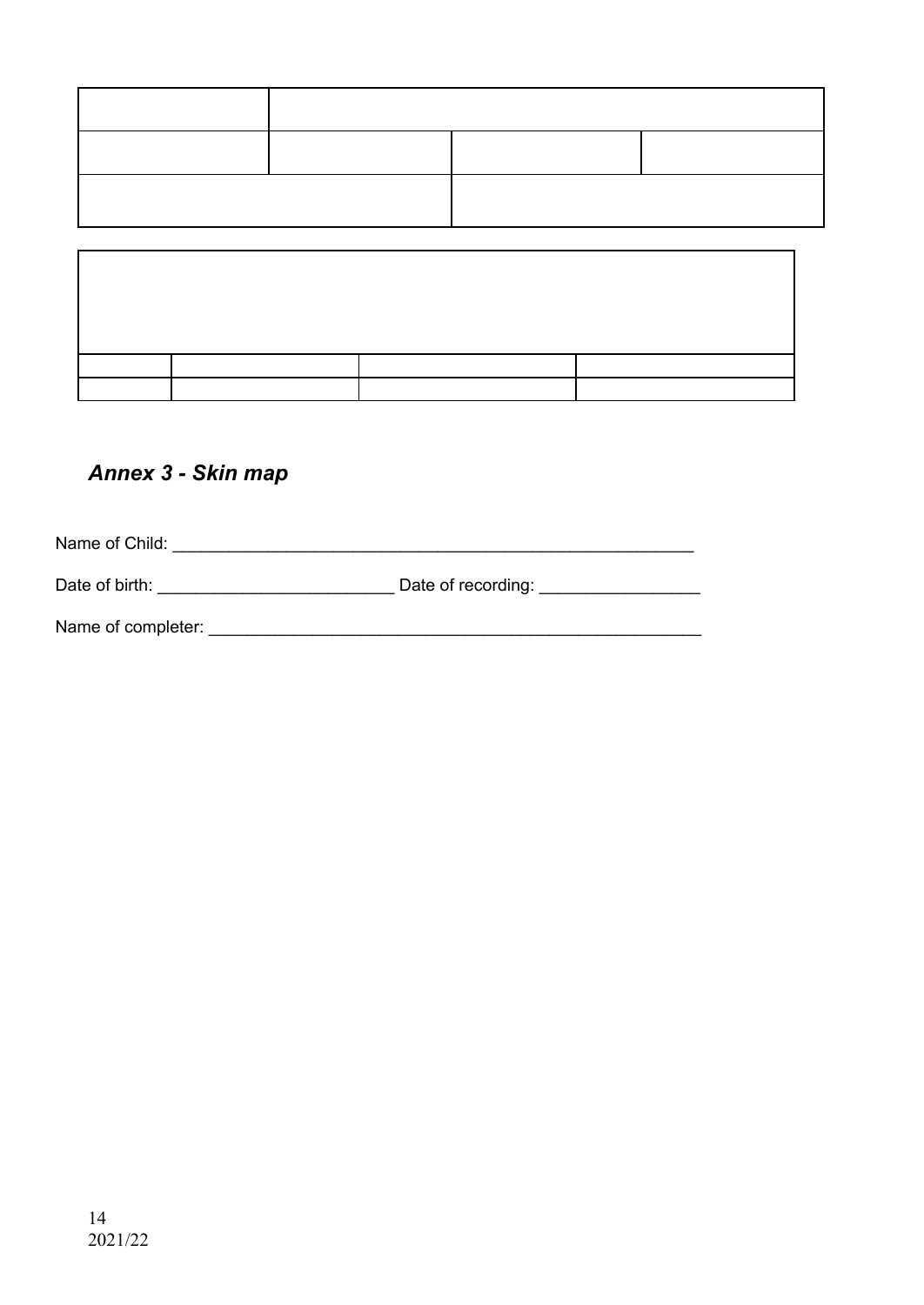







Any additional information:

15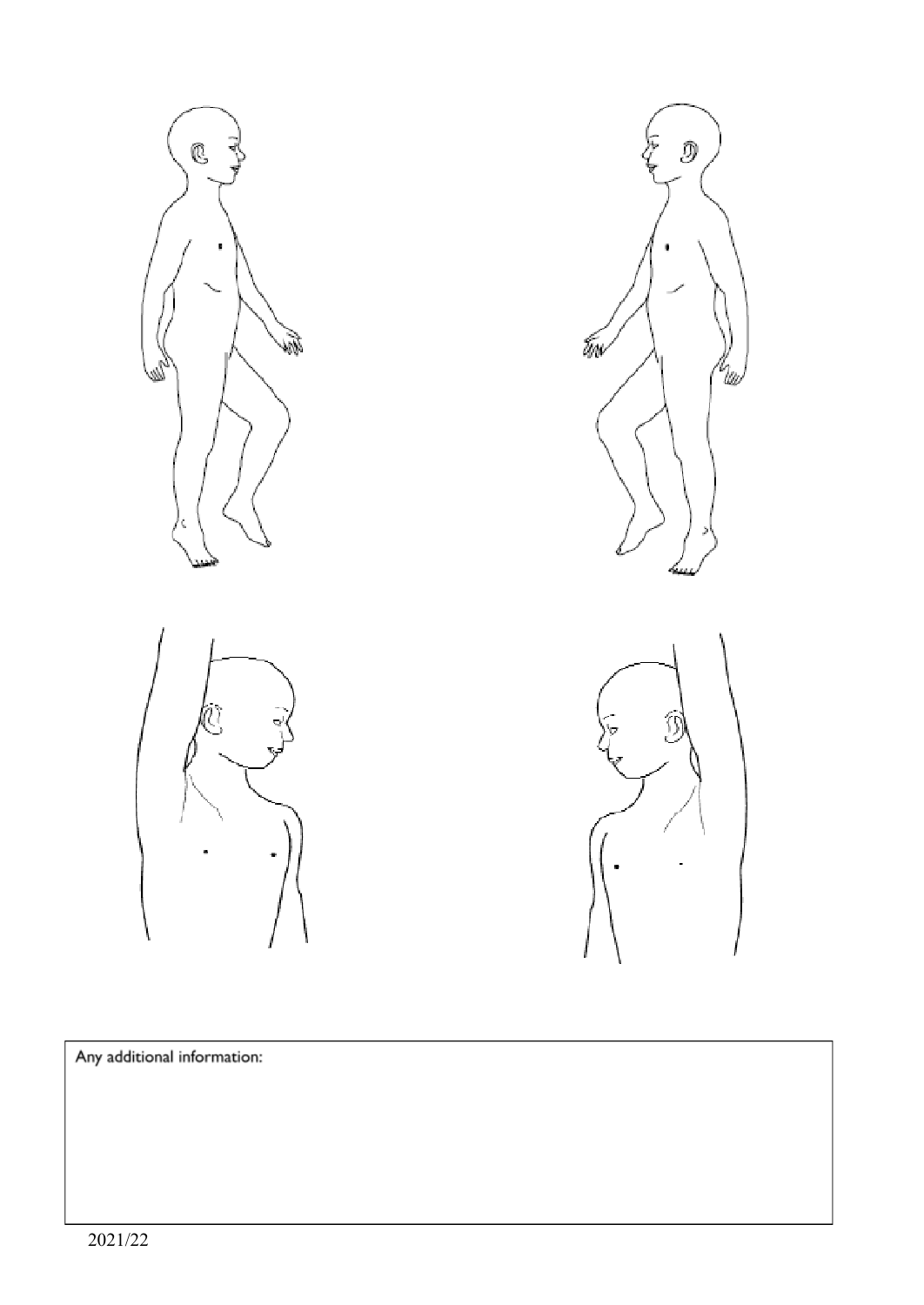# <span id="page-15-0"></span>*Annex 4 - Dealing with disclosures*

## **All staff should:**

A member of staff who is approached by a child should maintain a positive attitude and try to reassure them. They should not promise complete confidentiality and should explain that they may need to pass information to other professionals to help keep the child or other children safe. The degree of confidentiality should always be governed by the need to protect the child.

Additional consideration needs to be given to children with communication difficulties and for those whose preferred language is not English. It is important to communicate with them in a way that is appropriate to their age, understanding and preferred communication method.

All staff should know who the DSL is and who to approach if the DSL is unavailable. Ultimately, all staff have the right to make a referral to the police or social care directly and should do this if, for whatever reason, there are difficulties following the agreed protocol, e.g. they are the only adult on the school premises at the time and have concerns about sending a child home.

## **Guiding principles, the seven R's**

## **Receive**

- Listen to what is being said, without displaying shock or disbelief
- Accept what is said and take it seriously
- Make a note of what has been said as soon as practicable

## **Reassure**

- Reassure the pupil, but only so far as is honest and reliable
- Don't make promises you may not be able to keep e.g. 'I'll stay with you' or 'everything will be alright now' or 'I'll keep this confidential'
- Do reassure e.g. you could say: 'I believe you', 'I am glad you came to me', 'I am sorry this has happened', 'We are going to do something together to get help'

## **Respond**

- Respond to the pupil only as far as is necessary for you to establish whether or not you need to refer this matter, but do not interrogate for full details
- Do not ask 'leading' questions i.e. 'did he touch your private parts?' or 'did she hurt you?' Such questions may invalidate your evidence (and the child's) in any later prosecution in court
- Do not ask the child why something has happened
- Do not criticise the alleged perpetrator; the pupil may care about him/her, and reconciliation may be possible
- Do not ask the pupil to repeat it all for another member of staff. Explain what you have to do next and to whom you need to talk. Reassure the pupil that it will be a senior member of staff in confidence.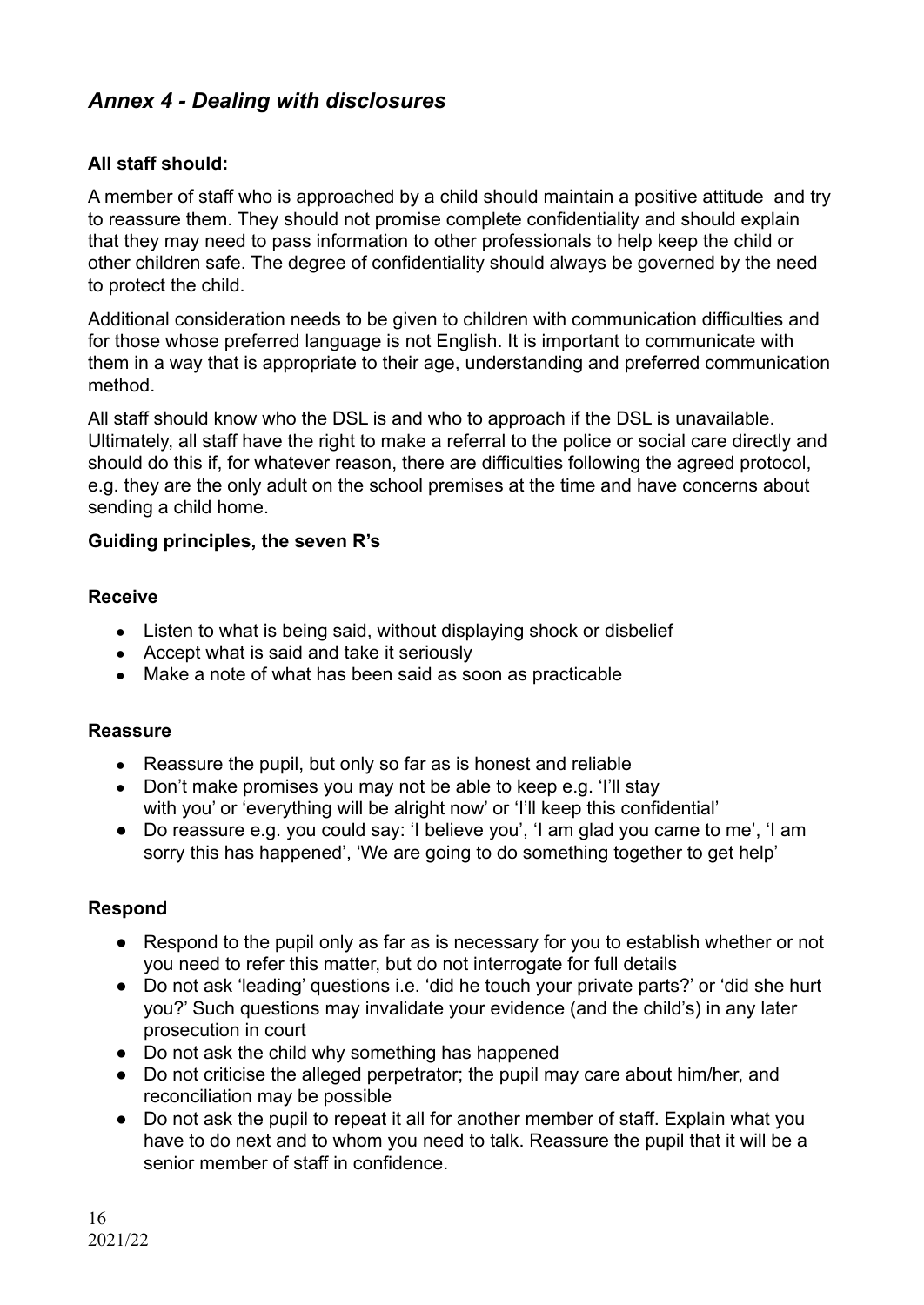# **Report**

- Share concerns with the DSL as soon as possible, usually by finding them on-site but if not by contacting them via their mobile phone.
- If you are not able to contact your DSL or the Deputy, and the child is at risk of immediate harm, contact the children's services social care department directly.

# **Record**

- If possible, make some very brief notes at the time, and write them up as soon as possible
- Keep your original notes on file
- Record the date, time, place, persons present and noticeable nonverbal behaviour, and the words used by the child. If the child uses sexual 'pet' words, record the actual words used, rather than translating them into 'proper' words
- Complete a body map to indicate the position of any noticeable bruising or marks
- Record facts and observable things, rather than your 'interpretations' or 'assumptions'.

## **Remember**

- Support the child: listen, reassure, and be available
- Complete confidentiality is essential. Share your knowledge only with appropriate professional colleagues
- Try to get some support for yourself if you need it.

# **Review (led by DSL)**

- Has the action taken provided good outcomes for the child?
- Did the procedure work?
- Were any deficiencies or weaknesses identified in the procedure? Have these been remedied?
- Is further training required?

## **What happens next?**

It is important that concerns are followed up and it is everyone's responsibility to ensure that they are. The member of staff should be informed by the DSL what has happened after the report being made. If they do not receive this information, they should be proactive in seeking it out.

If a staff member believes that their concerns have not been dealt with effectively or that the child remains at risk, they should initially ask the DSL to reconsider ensuring that the risks are understood. If this does not result in a satisfactory outcome, or the DSL rationale appears to miss the risk to the child, then the Whistleblowing procedures of the school should be followed. If the DSL is unhappy with the response from Children Social Care, they should consider following the HSCP escalation protocol.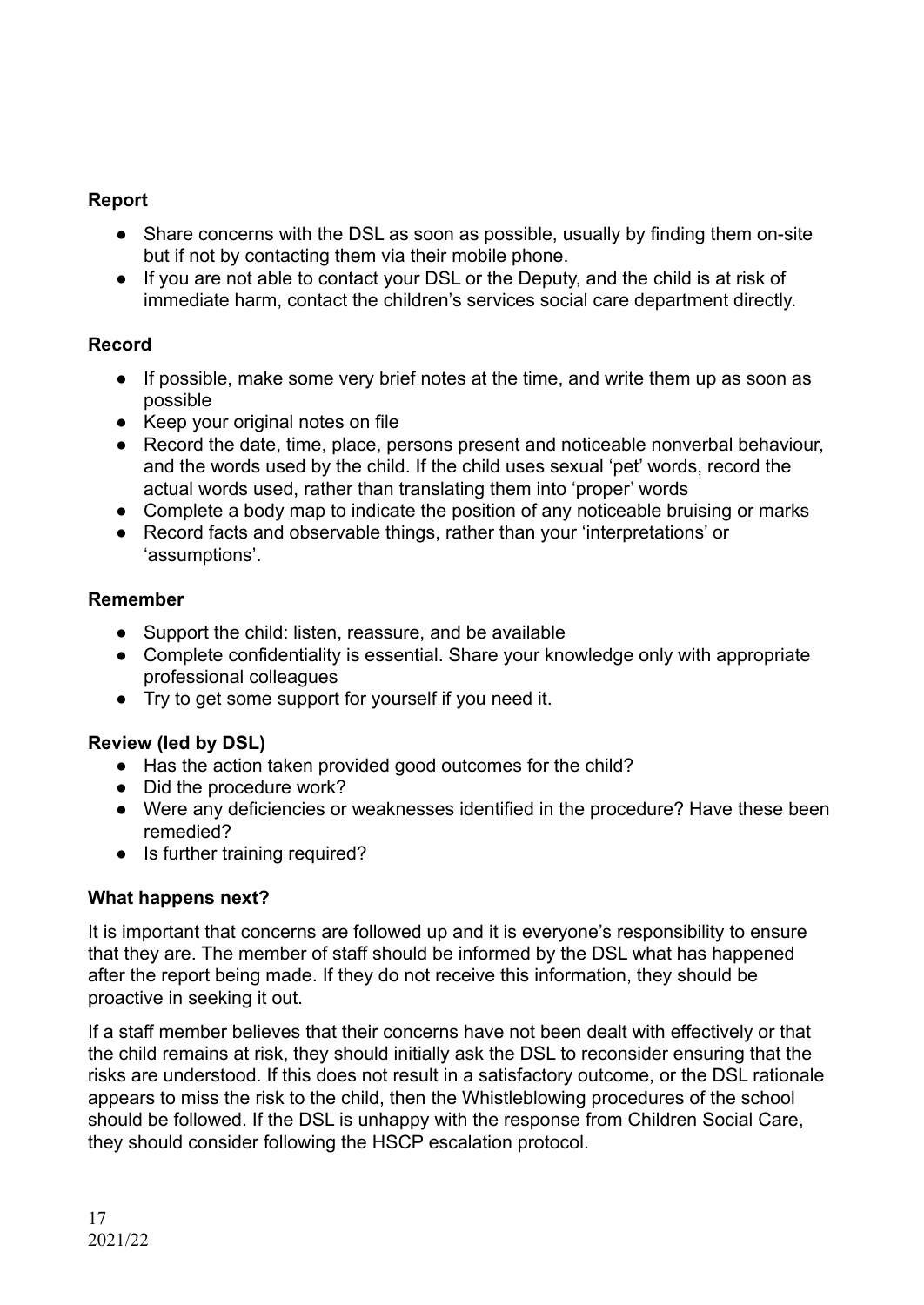Receiving a disclosure can be upsetting for the member of staff and schools should have a procedure for supporting them after the disclosure. This might include reassurance that they have followed the procedure correctly and that their swift actions will enable the allegations to be handled appropriately. For some staff, use of an employee-based counselling service may be appropriate.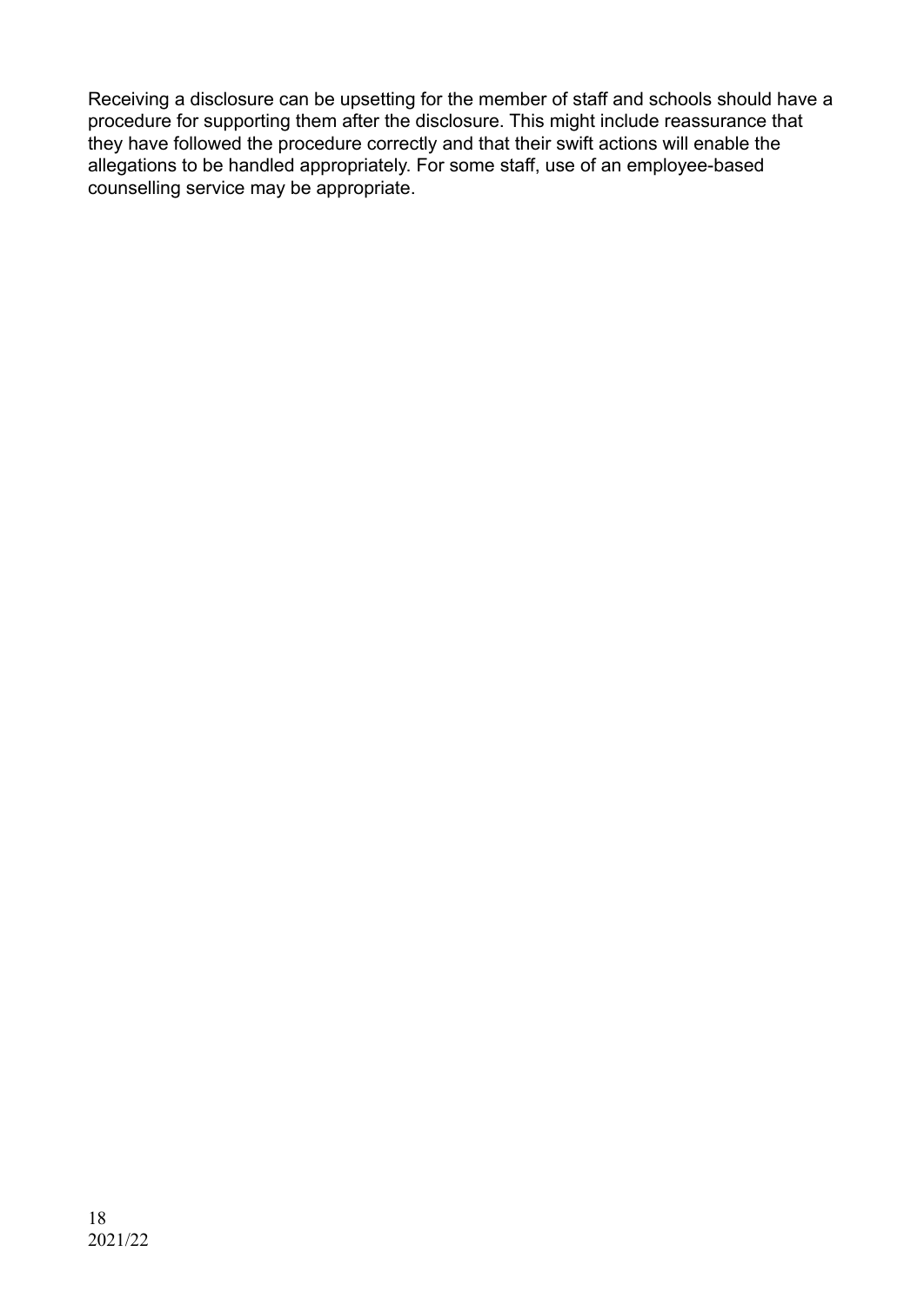# <span id="page-18-0"></span>*Annex 5 - Allegations against adults who work with children*

Working Together to Safeguard Children (2018) states that organisations should have clear policies for dealing with allegations against people who work with children. Those policies should make a clear distinction between an allegation, a complaint or a concern about the quality of care or practice.

Allegations as defined by KCSiE should be reported to the LADO. Complaints or concerns can be managed independently by the school or college under internal procedures.

Complaints could include: -

- **●** Breaches of the code of Conduct
- **●** Any breach of data protection or confidentiality
- **●** Poor behaviour management
- **●** Inappropriate use of social media
- **●** Misadministration of medication

Concerns could include: -

- **●** Inappropriate use of language, shouting or swearing
- **●** Discussing personal or sexual relationships with, or in the presence, of pupils
- **●** Making (or encouraging others to make) unprofessional comments which scapegoat, demean or humiliate children, or might be interpreted as such.

Lower Level Concerns LLC's , which do not reach the allegations harm threshold (or complaints criteria) should be dealt with under a school LLC procedure.

# **Procedure for Allegations that meet the harm threshold.**

This procedure should be used in all cases when it is alleged a member of staff, supply staff, volunteer, Governor, or another adult who works with children has either:

- **● behaved in a way that has harmed a child, or may have harmed a child; or**
- **● possibly committed a criminal offence against or related to a child; or**
- **● behaved towards a child or children in a way that indicates he or she would pose a risk of harm to children; or**
- **● behaved or may have behaved in a way that indicates they may not be suitable to work with children.**

When considering allegations of suitability, (the fourth criteria above) the LADOs would consider the following situations:

- Parents of children who are placed on a CIN plan or are receiving Early Help;
- Arrests for offences against adults;
- Presentation to other professionals around mental health, domestic abuse and/or substance misuse;
- Extreme political or religious viewpoints which could be considered Hate Crime;
- Concerns about behaviour in their private lives which may impact on children

In any of these situations the LADO criteria for intervention will be assessed against the likelihood and impact of transferable risk to children.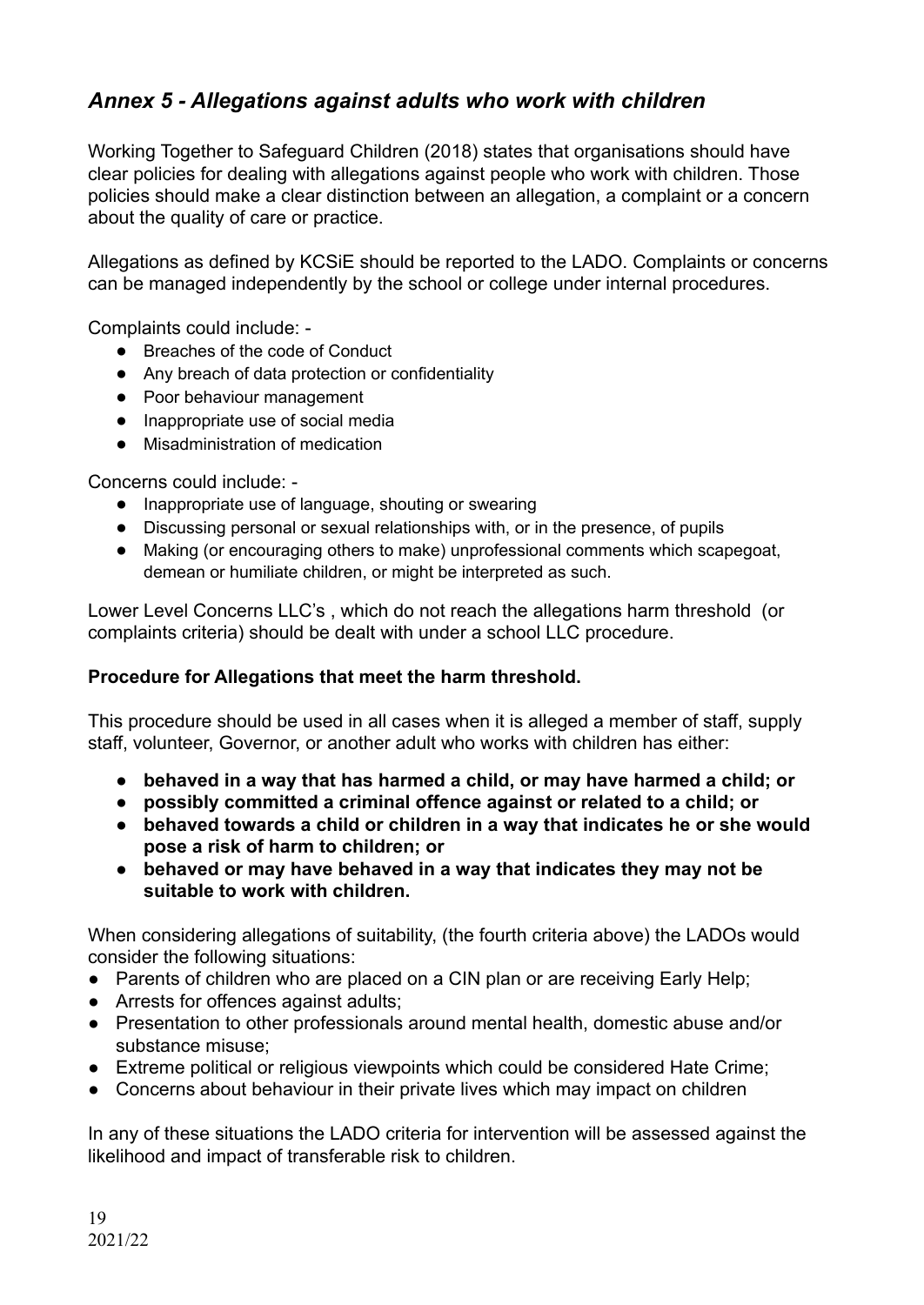In line with our referral process:

- Staff will report any concerns about the conduct of any member of staff, supply staff or volunteer to the headteacher as soon as possible.
- If an allegation is made against the headteacher, the concerns need to be raised with the Chair of Governors as soon as possible. If the Chair of Governors is not available, then the LADO should be contacted directly.
- There may be situations when the headteacher or Chair of Governors will want to involve the police immediately, if the person is deemed to be an immediate risk to children or there is evidence of a possible criminal offence.
- Once an allegation has been received by the headteacher or Chair of Governors, they will contact the LADO on 01962 876364 or [child.protection@hants.gov.uk](mailto:child.protection@hants.gov.uk) as soon as possible and before carrying out any investigation into the allegation.
- Inform the parents of the allegation unless there is a good reason not to

In liaison with the LADO, the school will determine how to proceed and if necessary, the LADO will refer the matter to Children's Social Care and/or the police.

When receiving information from outside agencies about school staff, the LADO will assess the potential for transferable risk, and make a disclosure to the school where there is the likelihood of transferable risk to children and there is a pressing need.

If the matter is investigated internally, the LADO will advise the school to seek guidance from their personnel/HR provider in following procedures set out in chapter 4 of 'Keeping Children Safe in Education' (2021) and the HSCP procedures.

# **Supply Staff**

While supply staff are not employees of the school, it is still required that the school report the allegation to the LADO.

If the matter requires an internal investigation, this will be carried out by the school in liaison with an HR rep (acting as the employer) from the supply agency.

# **Lower Level Concerns (LLCs)**

The LLC policy is part of the whole school approach to safeguarding. The purpose of the policy is to encourage an open and transparent culture, which enables the school or College to identify concerning, problematic or inappropriate behaviour at an early stage. It should also empower staff to share LLCs with the DSL. LLCs will be managed independently by the school or college under internal procedures. Examples of LLCs include, but is not limited to:-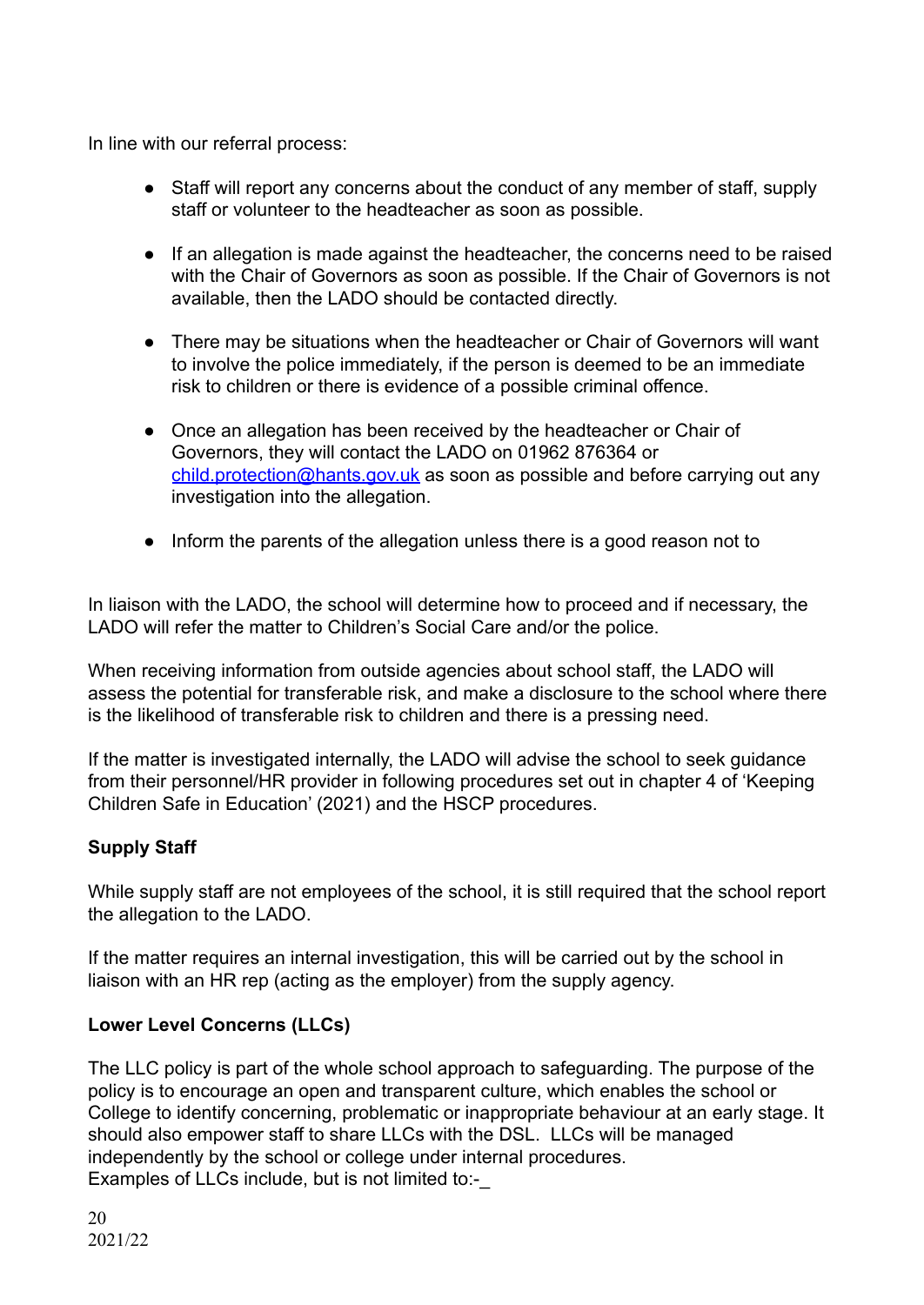- being over friendly with children;
- having favourites;
- taking photographs of children on their mobile phone;
- engaging with a child on a one-to-one basis in a secluded area or behind a closed door;
- or,
- using inappropriate sexualised, intimidating or offensive language.

The LLC policy will:-

• Ensure that staff are clear about what constitutes appropriate behaviour, and are confident in distinguishing expected and appropriate behaviour from concerning, problematic or inappropriate behaviour, in themselves and others;

• Empower staff to share any low-level safeguarding concerns with the DSL

• Address unprofessional behaviour and support the individual to correct this at an early stage.

• Provide a responsive, sensitive and proportionate handling of such concerns when they are raised.

• Help identify any weakness in the school or colleges safeguarding system.

In line with the LLC policy:-

- All LLCs will be shared responsibly with the DSL, recorded in writing and dealt with in an appropriate and timely manner.
- All LLCs will be reviewed, so that potential patterns of concerning, problematic or inappropriate behaviour can be identified.
- If LLCs are found to be escalating and are reaching the harm threshold, A referral will be made to the LADO.

## **If there is any doubt about the level at which behaviour needs to be addressed, LADO advice will be taken.**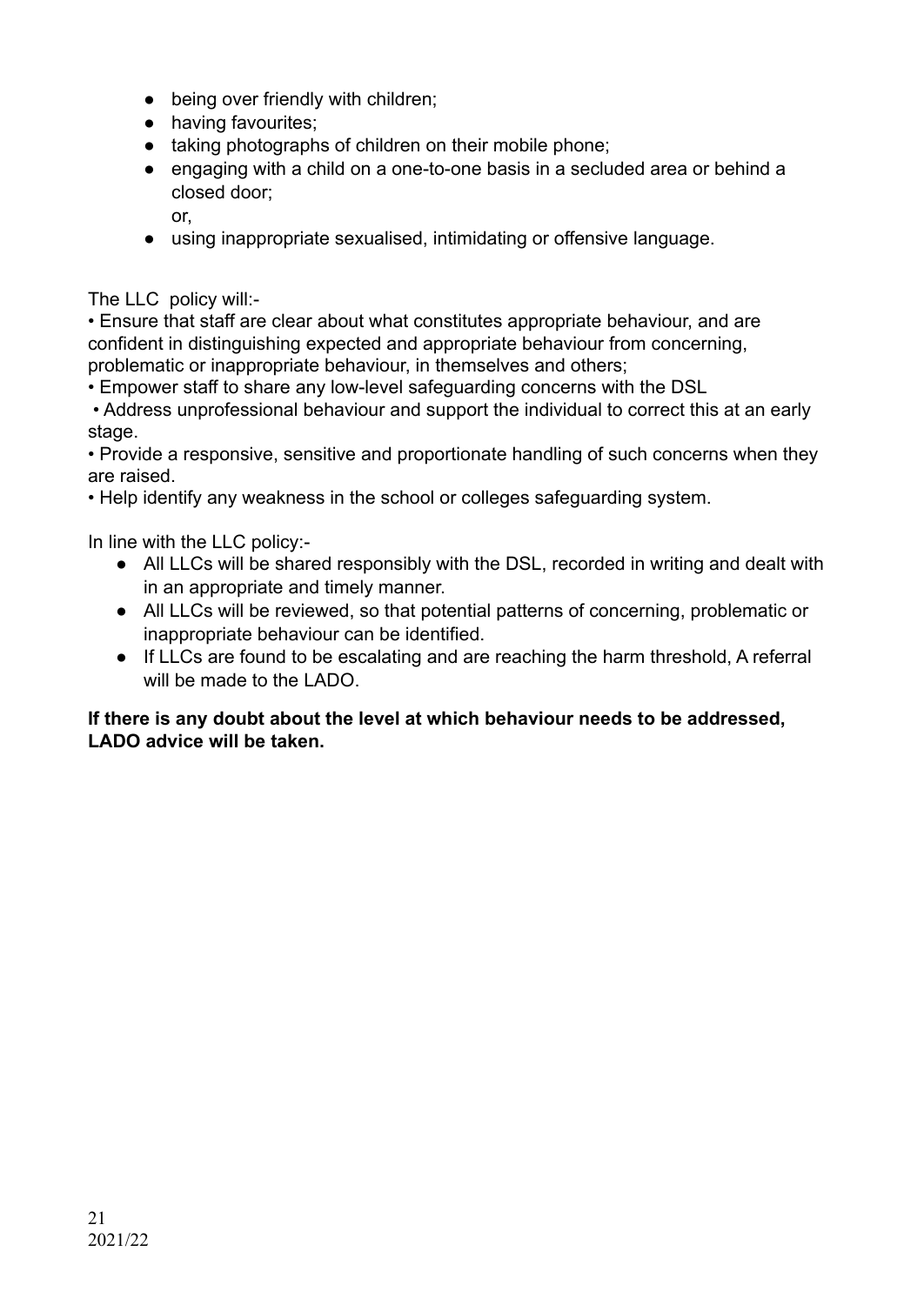# <span id="page-21-0"></span>*Annex 6 - Sexual violence and sexual harassment between children in schools and colleges*

## **Peer on Peer Abuse – Model Policy.**

#### **Context**

This policy is about how staff should respond to all reports and concerns of child-on-child sexual violence and sexual harassment, including those that have happened outside of school or college premises, and or online. All staff are advised to maintain an attitude of "It could happen here"

Schools and colleges not recognising, acknowledging or understanding the scale of harassment and abuse, and /or downplaying some behaviours relating to abuse can lead to a culture of unacceptable behaviour, an unsafe environment and in a worst case scenario a culture that normalises abuse leading to children accepting it as normal and not coming forward to report it.

Sexual violence and sexual harassment can occur between two children of any age and sex. It can also occur through a group of children sexually assaulting or sexually harassing a single child or group of children.

Children who are victims of sexual violence and sexual harassment will likely find the experience stressful and distressing. This can adversely affect their educational attainment as well as their emotional well-being. Sexual violence and sexual harassment exist on a continuum and may overlap; they can occur online and offline (both physically and verbally) and are never acceptable. It is important that all victims are taken seriously and offered appropriate support. It is also important to recognise that some perpetrators may themselves also be victims.

Reports of sexual violence and sexual harassment are extremely complex to manage. It is essential that victims are protected, offered appropriate support and every effort is made to ensure their education is not disrupted. It is also important that other children and young people including school and college staff are supported and protected as appropriate.

## **Policy**

We believe that all children have a right to attend school and learn in a safe environment. Children should be free from harm by adults in the school and by other children.

We recognise that children are capable of abusing their peers and this will be dealt with under our child protection policy and in line with KCSiE (2021)

This policy is underpinned by the principle that there is a zero-tolerance approach to sexual violence and sexual harassment. We are clear that sexual violence and sexual harassment is not acceptable, will never be tolerated and is not an inevitable part of growing up.

We will minimise the risk of peer-on-peer abuse by: -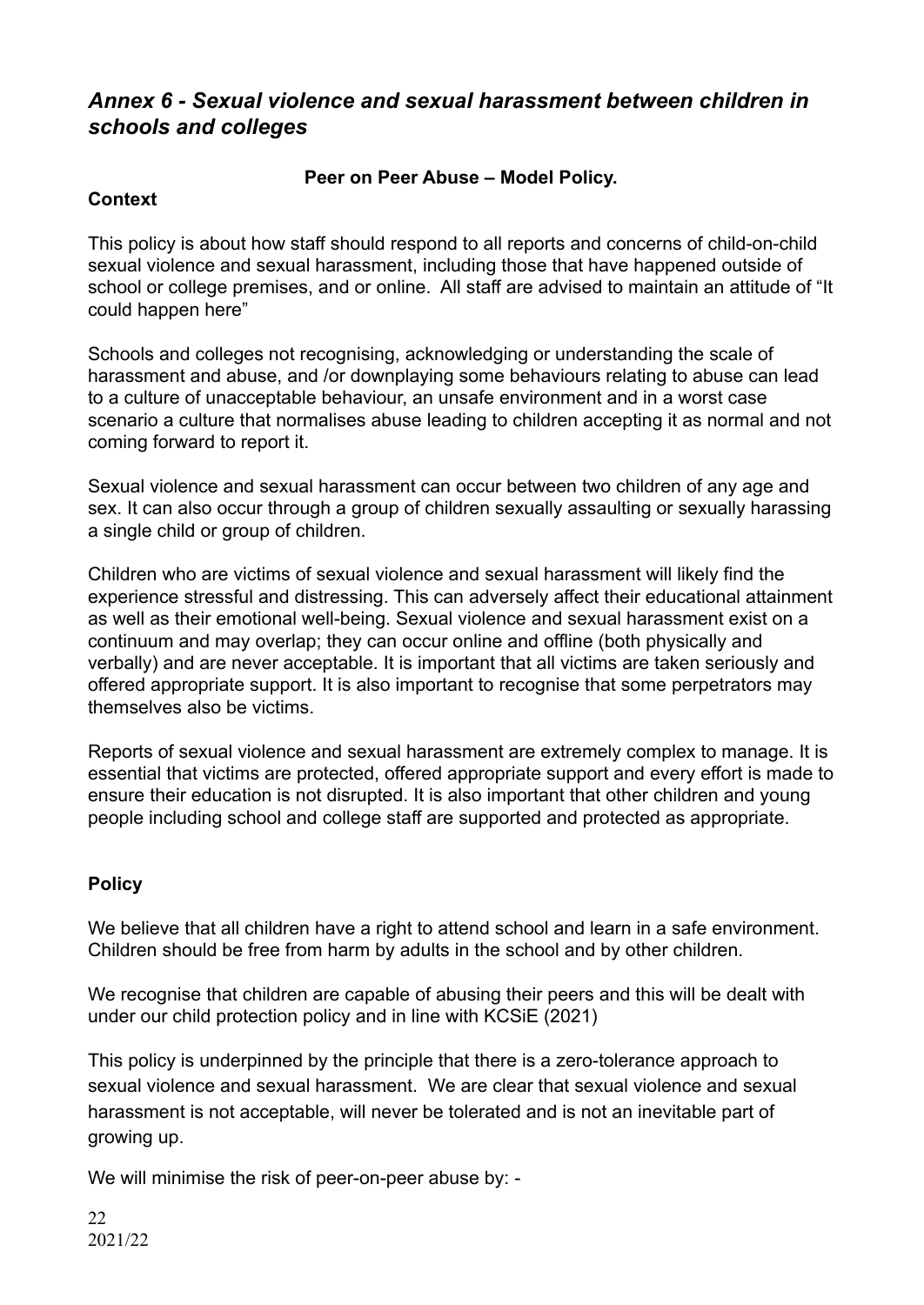# **Prevention:**

- Taking a whole school approach to safeguarding and child protection
- Providing training to staff
- Providing a clear set of values and standards, underpinned by the school's behaviour policy and pastoral support system, and by a planned programme of evidence-based content delivered through the curriculum
- Engaging with specialist support and interventions.

# **Responding to reports of sexual violence and sexual harassment:**

- Children making a report of sexual violence or sexual harassment will be taken seriously, kept safe and be supported.
- Understanding that our initial response to a report from a child is incredibly important and can encourage or undermine the confidence of victims of sexual violence and harassment to report or to come forward in the future.
- If the report includes an online element, staff will be mindful of the Searching, Screening and Confiscation: advice for schools (DfE 2018) guidance.
- Staff taking the report will inform the DSL or their Deputy as soon as practicably possible but at least within 24 hours.
- Staff taking a report will never promise confidentiality.
- Parents or carers will normally be informed (unless this would put the child at greater risk).
- If a child is at risk of harm, is in immediate danger, or has been harmed, a referral will be made to Children's Social Care (01329 225379).

# **Risk Assessment:**

Following a report, the DSL will make an immediate risk and needs assessment on a case-by-case basis.

The risk assessment will consider:

- The victim, especially their protection and support.
- The alleged perpetrator, their support needs, and any disciplinary action.
- All other children at the school.
- The victim and the alleged perpetrator sharing classes and space at school.

The risk assessment will be recorded and kept under review.

Where there has been other professional intervention and/or other specialist risk assessments. These professional assessments will be used to inform the school's approach to supporting and protecting pupils.

# **Action: The DSL will consider: -**

- The wishes of the victim.
- The nature of the incident including whether a crime has been committed and the harm caused.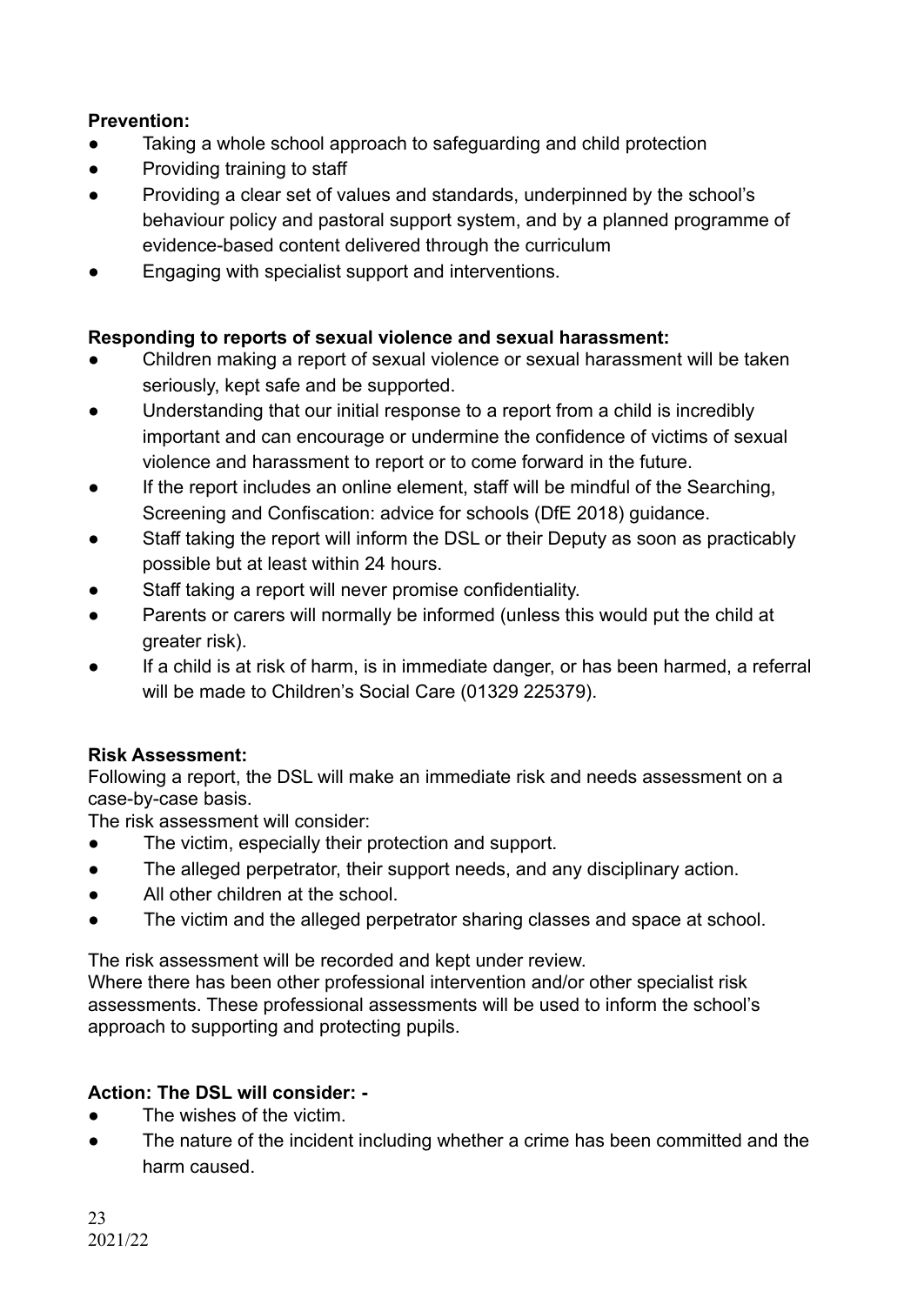- Ages of the children/young people involved.
- Developmental stages of the children/young people.
- Any power imbalance between the children/young people.
- **•** Any previous incidents.
- On-going risks.
- Other related issues or wider context.

# **Options: The DSL will manage the report with the following options: -**

- Manage internally
- Refer to Early Help
- Refer to Children's Social Care
- Report to the police (generally in parallel with a referral to Social Care)

# **Ongoing Response:**

- All concerns, discussions and decisions made, and the reasons for those decisions, should be recorded in writing. Records should be reviewed so that potential patterns of concerning, problematic or inappropriate behaviour can be identified and addressed.
- The DSL will keep the risk assessment under review.
- The DSL will manage each report on a case-by-case basis and will keep the risk assessment under review.
- Where there is a criminal investigation into a rape, assault by penetration or sexual assault, the alleged perpetrator should be removed from any classes they share with the victim during that investigation.
- The DSL will consider how best to keep the victim and perpetrator apart on school premises and transport where appropriate.
- Where a criminal investigation into a rape or assault by penetration leads to a conviction or caution, the school will take suitable action. In all but the most exceptional of circumstances, the rape or assault is likely to constitute a serious breach of discipline and lead to the view, that allowing the perpetrator to remain in the same school or college would seriously harm the education or welfare of the victim (and potentially other pupils and students).
- Where a criminal investigation into sexual assault leads to a conviction or caution, the school or college will, if it has not already, consider any suitable sanctions in light of their behaviour policy, including consideration of permanent exclusion. Where the perpetrator is going to remain at the school or college, the principle of keeping the victim and perpetrator in separate classes where possible would be maintained and continued. Consideration would be given to the most appropriate way to manage potential contact on school and college premises and transport. The nature of the conviction or caution and wishes of the victim will be especially important in determining how to proceed in such cases.
- The victim, alleged perpetrator and other witnesses (children and adults) will receive appropriate support and safeguards on a case-by-case basis.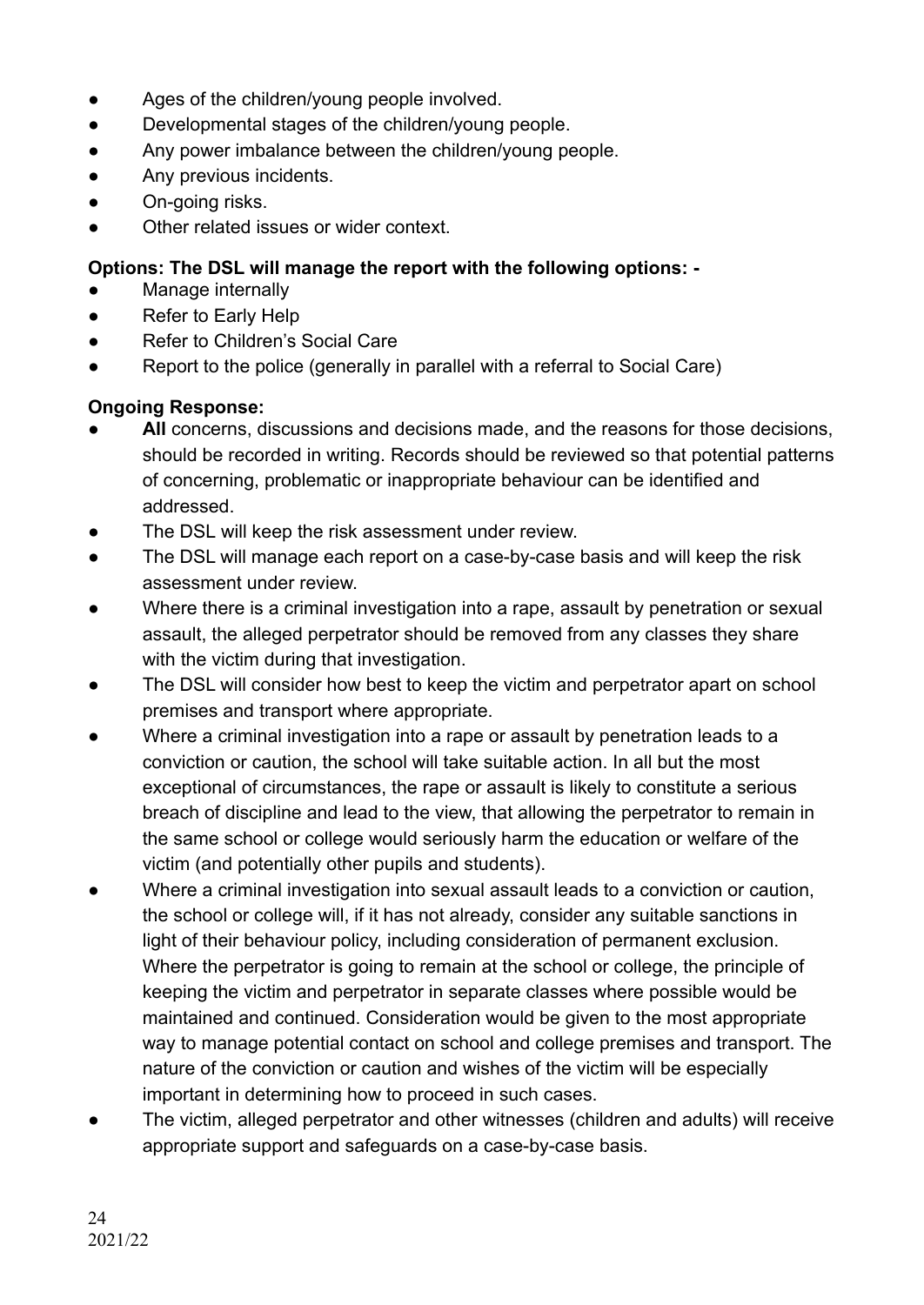- When ongoing support is required by the victim, the victim should be asked whether they would find it helpful to have a designated trusted adult to talk about their needs. The choice of any such adult should be made by the victims (as far as reasonably possible) and this choice should be supported.
- The school will take any disciplinary action against the alleged perpetrator in line with behaviour and discipline in the school.
- The school recognises that taking disciplinary action and providing appropriate support are not mutually exclusive actions and will occur at the same time if necessary.

# **Unsubstantiated, unfounded, false, or malicious reports**

- If a report is determined to be unsubstantiated, unfounded, false or malicious, the designated safeguarding lead should consider whether the child and/or the person who has made the allegation is in need of help or may have been abused by someone else and whether this is a cry for help. In such circumstances, a referral to children's social care may be appropriate.
- If a report is shown to be deliberately invented or malicious, the school or college, should consider whether any disciplinary action is appropriate against the individual who made it as per their own behaviour policy.

# **Physical Abuse**

While a clear focus of peer-on-peer abuse is linked to sexual abuse and harassment, physical assaults and initiation violence and rituals from pupils to pupils can also be abusive.

These are equally not tolerated and, if it is believed that a crime has been committed, will be reported to the police.

The principles from the anti-bullying policy will be applied in these cases, with recognition that any police investigation will need to take priority.

References: – KCSiE (DfE 2021) Sexual Violence and Sexual Harassment between Children in Schools and Colleges (DfE 2021)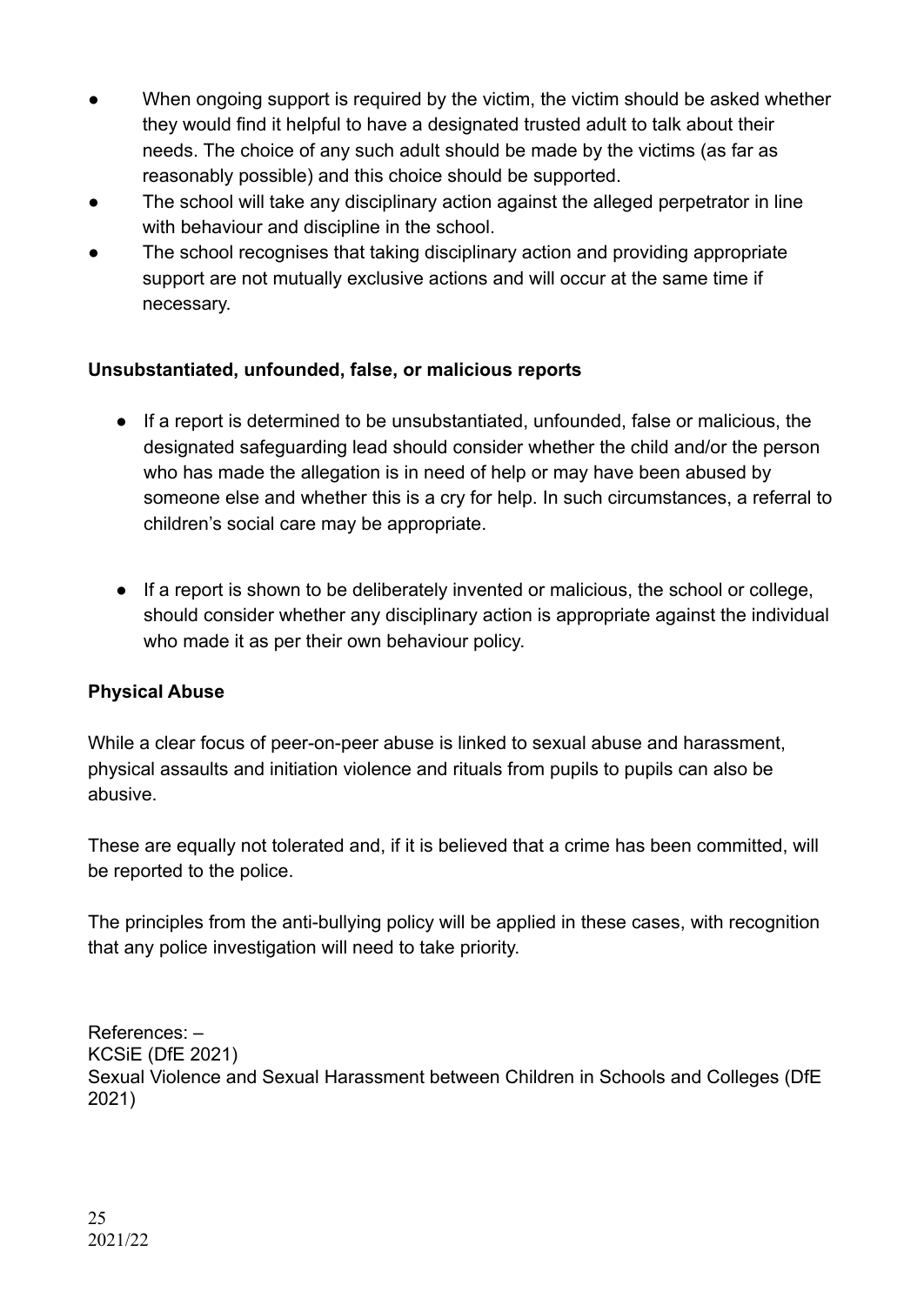# *Annex 7- Sexual Violence and Sexual Harassment between Children Risk and Needs Assessment Template*

*(This template is offered as a framework and should be seen as a starting point for development to fit your school's individual context. Each reported incident should be managed on a case-by-case basis)*

## **EXAMPLE assessment**

<span id="page-25-0"></span>

| <b>Presenting behaviours</b>                                                                                                                                                                   | What are the risks?<br>Who might be harmed & how?                                                                                           | <b>Action</b>                                                                                                                                                                                                                            | <b>Action by</b><br>Who?                          | <b>Action by</b><br>when?   | <b>Action status or Date</b><br><b>Completed &amp; Outcome</b><br>including further actions                                                                                                         |
|------------------------------------------------------------------------------------------------------------------------------------------------------------------------------------------------|---------------------------------------------------------------------------------------------------------------------------------------------|------------------------------------------------------------------------------------------------------------------------------------------------------------------------------------------------------------------------------------------|---------------------------------------------------|-----------------------------|-----------------------------------------------------------------------------------------------------------------------------------------------------------------------------------------------------|
| Behaviour:<br>Forcing other children to<br>engage in sexual activity.<br>Subject is a male child. A<br>female child has been taken                                                             | All pupils in the class may be forced<br>or coerced into sexual activity. Early<br>indication is that female pupils may<br>be more at risk. | Key members of staff with<br>supervisory responsibility have been<br>briefed by the DSL and will increase<br>monitoring at break times.<br>Subject will be escorted to the toilet.                                                       | <b>DSL</b><br>Staff AB,<br>CD & EF<br><b>ELSA</b> | From<br>Immediate<br>effect | ✔01/02/2020. Increased<br>monitoring & toilet supervision in<br>place                                                                                                                               |
| into the boys' toilets. Subject<br>has exposed himself,<br>grabbed the girl by the wrist<br>and forced her to touch his<br>genitals.<br>Subject is under the age of<br>criminal responsibilty. | Other children within the community                                                                                                         | Subject's parents Informed re:<br>Incident & behaviour and the risk<br>plan put in place. Made aware of<br>referral to CSD. Agreement for<br><b>Referral to CAMHS</b><br>Increased monitoring & toilet.<br>supervisor<br>Keep safe work. | <b>DSL</b>                                        | 01/02/20                    | V01/02/20<br>Contract of agreement has been<br>signed by the parents to include<br>increased. monitoring, toilet<br>supervision and keep safe work.                                                 |
| Subject has no known CP<br>history<br>There have been no previous                                                                                                                              |                                                                                                                                             | Referral to Children's social care                                                                                                                                                                                                       | <b>DSL</b>                                        | 01/02/20                    | V01/02/20<br><b>Children &amp; Family Assessment</b><br>to be completed by CAST                                                                                                                     |
| concerns about the Subject.                                                                                                                                                                    |                                                                                                                                             | Victims parents informed, and child's<br>views gained.<br>Child offered keep safe work.                                                                                                                                                  | <b>DSL</b>                                        | 01/02/20                    | $\sqrt{\frac{1}{1}}$ Parents are satisfied with the<br>school's actions & safeguarding<br>measures so far. Child & family<br>want child to remain in the same<br>class.<br>Keep safe work accepted. |
|                                                                                                                                                                                                |                                                                                                                                             | <b>Referral to CAMHS</b>                                                                                                                                                                                                                 | <b>DSL</b>                                        | 02/02/20                    | Referral made. ACTION - follow<br>up with CAMHS as to the status<br>of referral after 10 working days<br>if not heard before                                                                        |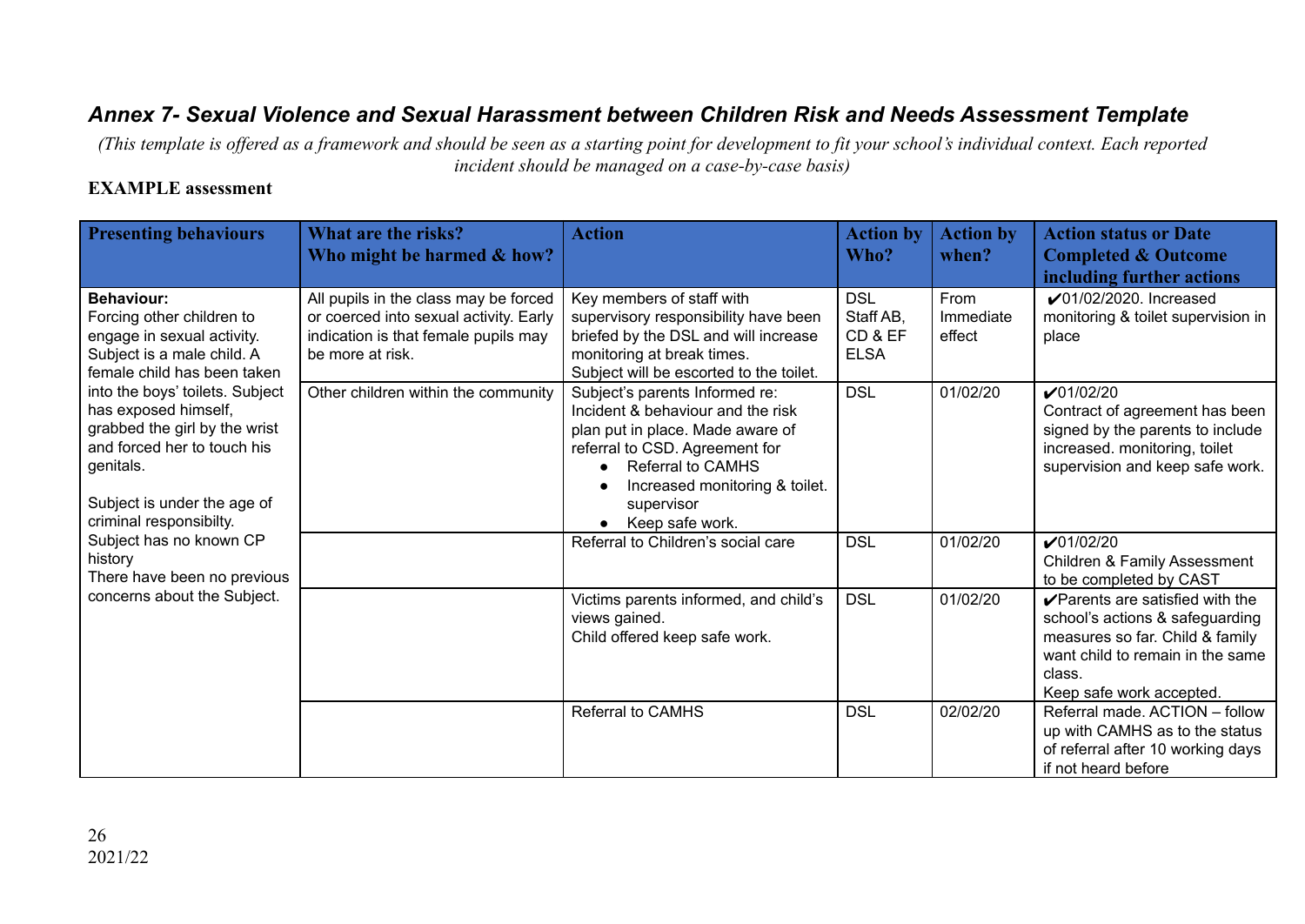|                                                                                                                                                                                                                                                                                                    | Safeguarding measures to be<br>reviewed.                                                             | DSL & Key<br>Staff<br>members | 09/02/20   | No additional concerns raised.<br>ACTION - Review plan again in<br>one weeks time |
|----------------------------------------------------------------------------------------------------------------------------------------------------------------------------------------------------------------------------------------------------------------------------------------------------|------------------------------------------------------------------------------------------------------|-------------------------------|------------|-----------------------------------------------------------------------------------|
|                                                                                                                                                                                                                                                                                                    | Keep safe work to be completed.<br>Combination of whole class and<br>targeted work to be carried out | <b>ELSA</b>                   | 23/02/2020 | <b>OUTSTANDING</b><br>Work planned and due to be<br>delivered w/c 16/02           |
| <b>Community Impact Assessment</b><br>LOW The parents of the Subject<br>and the victim are satisfied that the<br>school is taking all necessary<br>safeguarding measures to manage<br>the risk. There are no indications at<br>this stage for community unrest.<br>This will be kept under review. | DSL and SLT to be aware of any<br>community noises about the<br>incidents.                           | DSL and<br><b>SLT</b>         | 05/04/2020 |                                                                                   |
| Media<br>Media and communication team to<br>be informed if community impact<br>assessment risk increases                                                                                                                                                                                           | SLT to contact HCC communication<br>team if required. Monitor during term                            | <b>SLT</b>                    | 05/04/2020 |                                                                                   |
| Information Sharing.<br>All information sharing has been<br>completed in line with the school's<br>CP and GDPR policies.                                                                                                                                                                           | Relevant information to be recorded<br>on each child's CP file as required.                          |                               |            |                                                                                   |
| Social Media<br>There are no currents risks from<br>community use of social media.<br>This will be kept under review.                                                                                                                                                                              | Monitoring of social media during the<br>term                                                        | Key staff                     | 05/04/2020 |                                                                                   |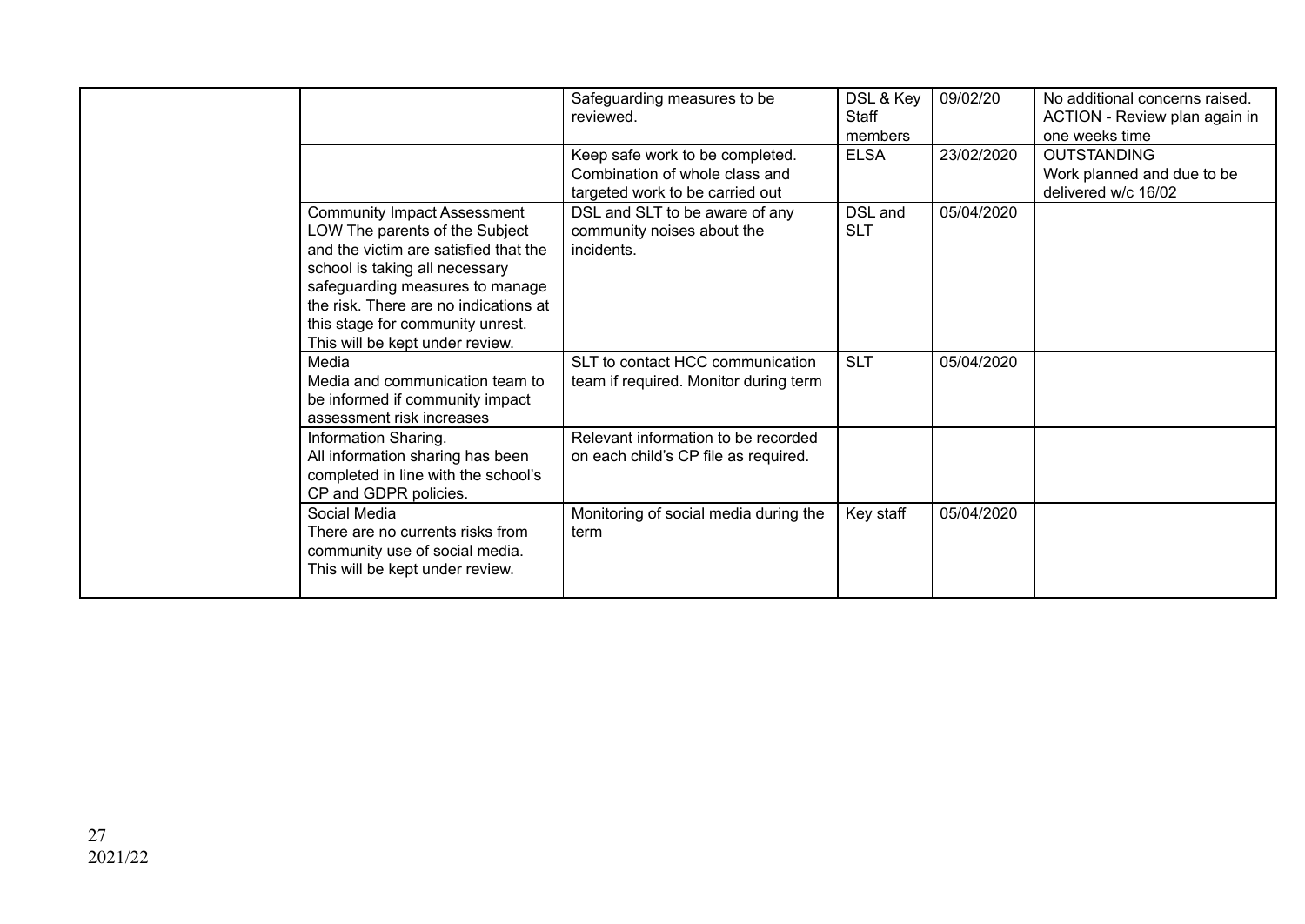| <b>Presenting Behaviour</b> | What are the risks?<br>Who might be harmed & how? | <b>Action</b> | <b>Action by</b><br>Who? | <b>Action</b><br>by when? $\vert$ | <b>Action status or Date</b><br><b>Completed &amp; Outcome</b><br>including further actions |
|-----------------------------|---------------------------------------------------|---------------|--------------------------|-----------------------------------|---------------------------------------------------------------------------------------------|
|                             |                                                   |               |                          |                                   |                                                                                             |
|                             |                                                   |               |                          |                                   |                                                                                             |
|                             |                                                   |               |                          |                                   |                                                                                             |
|                             |                                                   |               |                          |                                   |                                                                                             |
|                             |                                                   |               |                          |                                   |                                                                                             |
|                             |                                                   |               |                          |                                   |                                                                                             |
|                             |                                                   |               |                          |                                   |                                                                                             |
|                             |                                                   |               |                          |                                   |                                                                                             |
|                             |                                                   |               |                          |                                   |                                                                                             |
|                             |                                                   |               |                          |                                   |                                                                                             |
|                             |                                                   |               |                          |                                   |                                                                                             |
|                             |                                                   |               |                          |                                   |                                                                                             |
|                             |                                                   |               |                          |                                   |                                                                                             |
|                             |                                                   |               |                          |                                   |                                                                                             |
|                             |                                                   |               |                          |                                   |                                                                                             |
|                             |                                                   |               |                          |                                   |                                                                                             |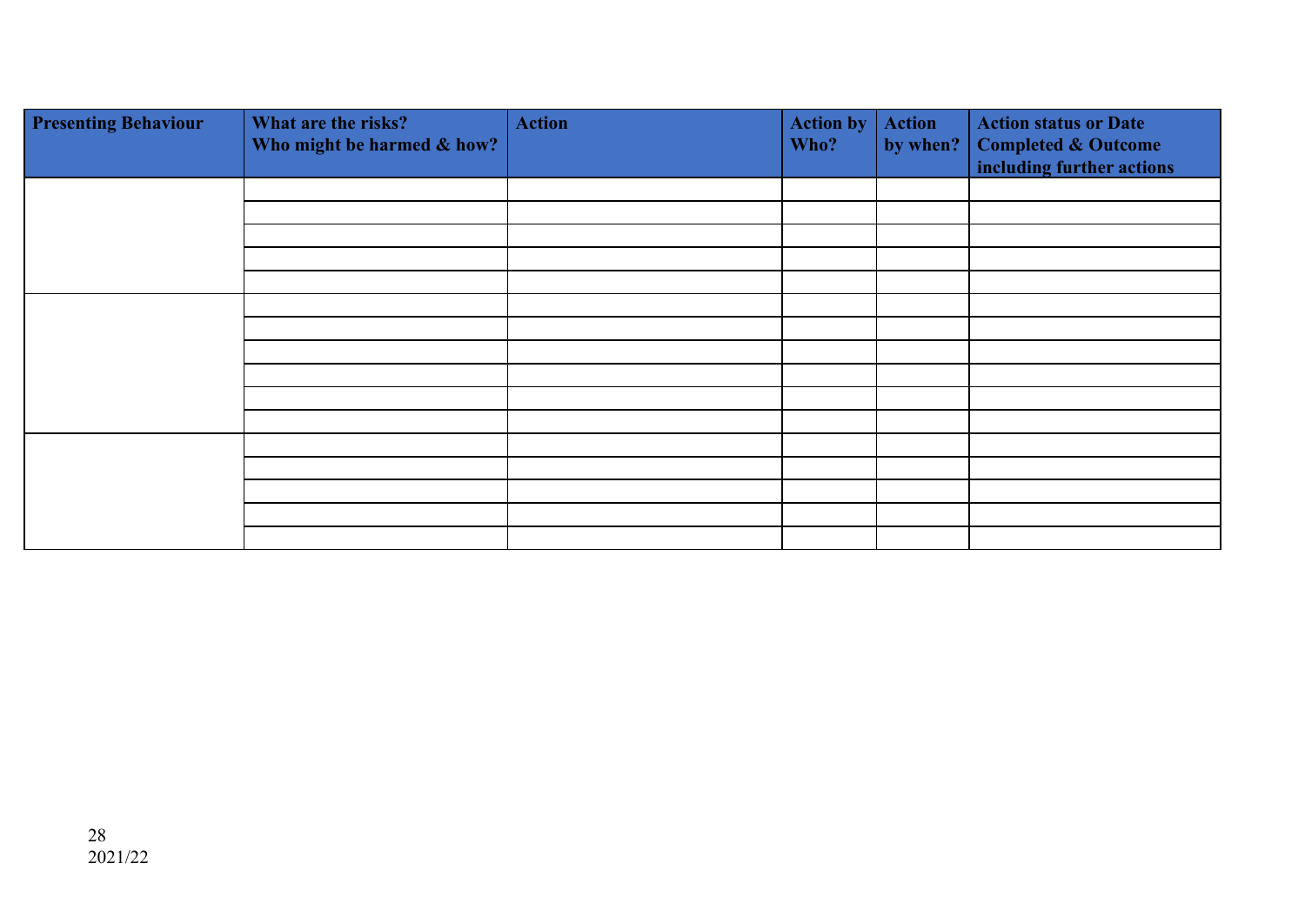# <span id="page-28-0"></span>*Annex 8 - Online Safety*

As a school it is essential that we safeguard children from potentially harmful and inappropriate online material.

A comprehensive approach to online safety empowers staff to protect and educate pupils, students, and colleagues in their use of technology and establishes the following mechanisms to identify, intervene in, and escalate any concerns where appropriate.

The breadth of issues classified within online safety is considerable, but can be categorised into four areas of risk:

• **content**: being exposed to illegal, inappropriate or harmful content, for example: pornography, fake news, racism, misogyny, self-harm, suicide, anti-Semitism, radicalisation and extremism.

• **contact**: being subjected to harmful online interaction with other users; for example: peer to peer pressure, commercial advertising and adults posing as children or young adults with the intention to groom or exploit them for sexual, criminal, financial or other purposes'.

• **conduct**: personal online behaviour that increases the likelihood of, or causes, harm; for example, making, sending and receiving explicit images (e.g consensual and non-consensual sharing of nudes and semi-nudes and/or pornography, sharing other explicit images and online bullying; and

• **commerce** - risks such as online gambling, inappropriate advertising, phishing and or financial scams. If we feel pupils, students or staff are at risk, we will report it to the Anti-Phishing Working Group ([https://apwg.org/\)](https://apwg.org/).

We ensure that online safety is a running and interrelated theme when devising and implementing policies and procedures.

We will consider how online safety is reflected as required in all relevant policies and embedded across all areas of the curriculum, included in teacher training and within the role and responsibilities of the designated safeguarding lead as well as discussions with parents.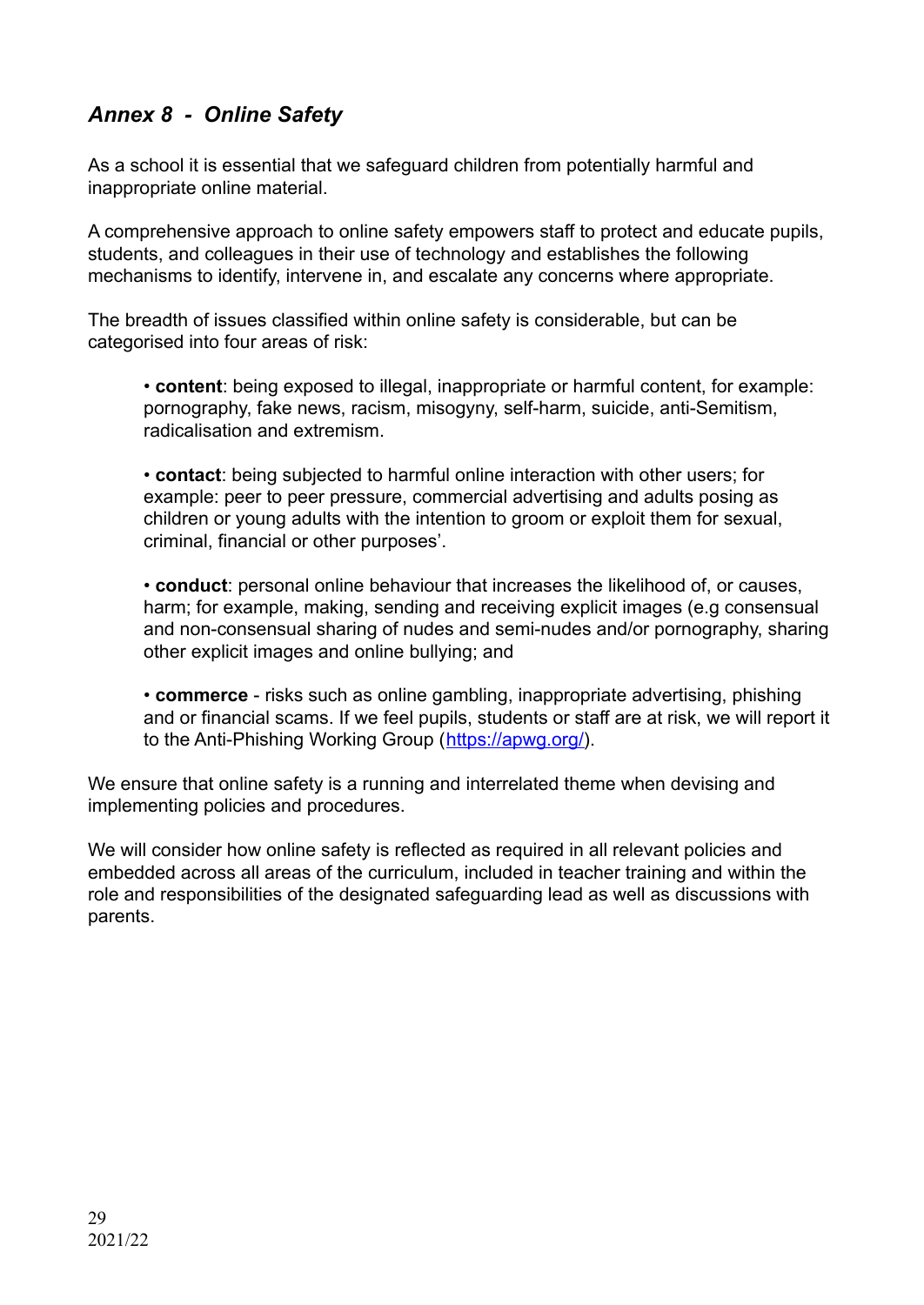# <span id="page-29-0"></span>*Annex 9 - Whistleblowing*

#### **Whistleblowing in a safeguarding context**

While the school has a separate whistleblowing policy, this is a summary sheet that outlines the process when there is a concern that safeguarding issues have not been reported or followed correctly.

This does not replace the whistleblowing policy and should be read in conjunction with the school policy.

**Whistleblowing** is a term that is used when staff want to report a concern within their organisation that involves their manager or a person senior to them in the organisation which may prevent them from following the normal reporting systems.

There are a limited number of areas that can be called Whistleblowing, and the policy protects staff from being punished for raising concerns.

Within *The New Forest Small School*, the headteacher *Marianne Wilberforce* is the senior manager and responsible for all staff. If you are concerned that any member of staff within the school is not following safeguarding processes or behaving in a way that is placing children at risk, you should in the first place make the headteacher aware.

If your concern is about the headteacher, you should raise this with the Chair of Governors Aileen Payne on aileenl@napiermanagement.co.uk

If you would prefer to raise your concerns outside the school environment you are able to contact the NSPCC whistleblowing line on 0800 028 0285 or email [help@nspcc.org.uk](mailto:help@nspcc.org.uk) for national organisations or make contact with Hampshire County Council.

If you believe that a member of the school staff is harming a child (an allegation) and this has been reported to the headteacher and no action has been taken, or the member of staff you have concerns about is the headteacher, then you are able to contact the Local Authority Designated Officers (LADOs) on 01962 876364 or [child.protection@hants.gov.uk](mailto:child.protection@hants.gov.uk)

If you believe that a child is being abused by individuals outside the school, you should make a referral to Children's Social Care by calling 0300 555 1384 (office hours) or 0300 555 1373 (outside of office hours)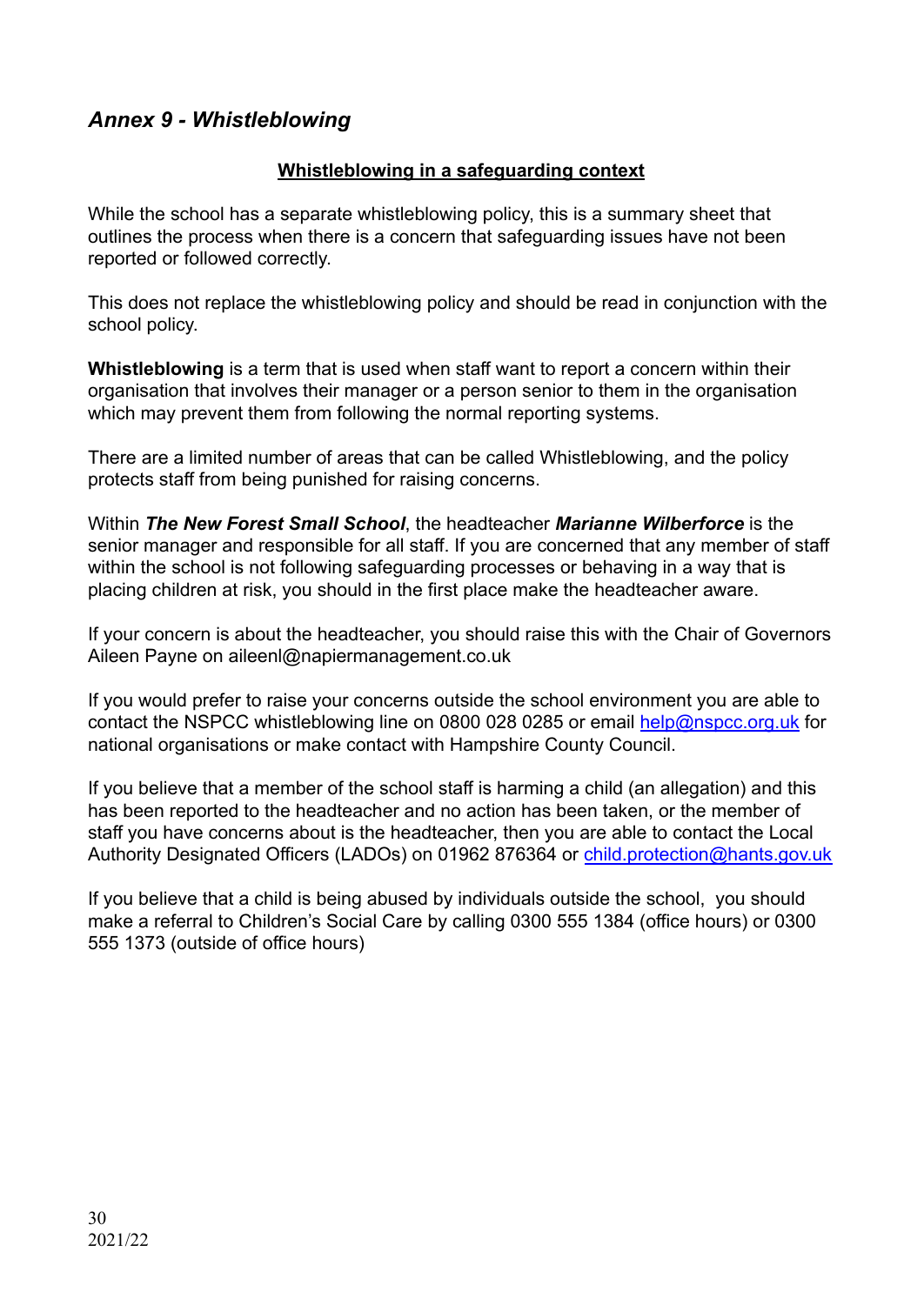# <span id="page-30-0"></span>*Annex 10 - Briefing sheet for temporary and supply staff*

## **For supply staff and those on short contracts in** *Th***e New Forest Small School**

While working in *The New Forest Small School*, you have a duty of care towards the children and young people here. This means that at all times you should act in a way that is consistent with their safety and welfare. In addition, if at any time you have a concern about a child or young person, particularly if you think they may be at risk of abuse or neglect, it is your responsibility to share that concern with the school designated safeguarding lead (DSL), who is *Alex James* and can be found in Middle Primary.

This is not an exhaustive list but you may have become concerned as a result of:

- Observing a physical injury, which you think may have been non-accidental.
- Observing something in the appearance of a child or young person which suggests they are not being sufficiently well cared for.
- Observing child behaviour that leads you to be concerned about a child or young person.
- A child or young person telling you that they have been subjected to some form of abuse
- Observing adult behaviour that leads you to be concerned about their suitability to work with children or young people.

In any of the circumstances listed here, you must write down what you saw or heard, date and sign your account, and give it to the DSL as soon as possible and no longer than 24 hours later. This may be the beginning of a legal process – it is important to understand that legal action against a perpetrator can be seriously damaged by any suggestion that the child has been led in any way.

If a child talks to you about abuse, you should follow these guidelines:

- Rather than directly questioning the child, just listen and be supportive
- Never stop a child who is freely recalling significant events, but don't push the child to tell you more than they wish.
- Make it clear that you may need to pass on information to staff in other agencies who may be able to help – do not promise confidentiality. You are obliged to share any information relating to abuse or neglect.
- Write an account of the conversation immediately, as close to verbatim as possible. Put the date and timings on it, and mention anyone else who was present. Then sign it and give your record to the DSL who should follow due process, including contacting Children's Social Care if appropriate.

The school has a policy on safeguarding children and young people which you can find, together with the local procedures to be followed by all staff, in *https://d99b65a0-a0d9-41ab-ac1c-aa08f34f5569.filesusr.com/ugd/80da34\_717d8161ff3c4 81ca35e968efe237924.pdf* .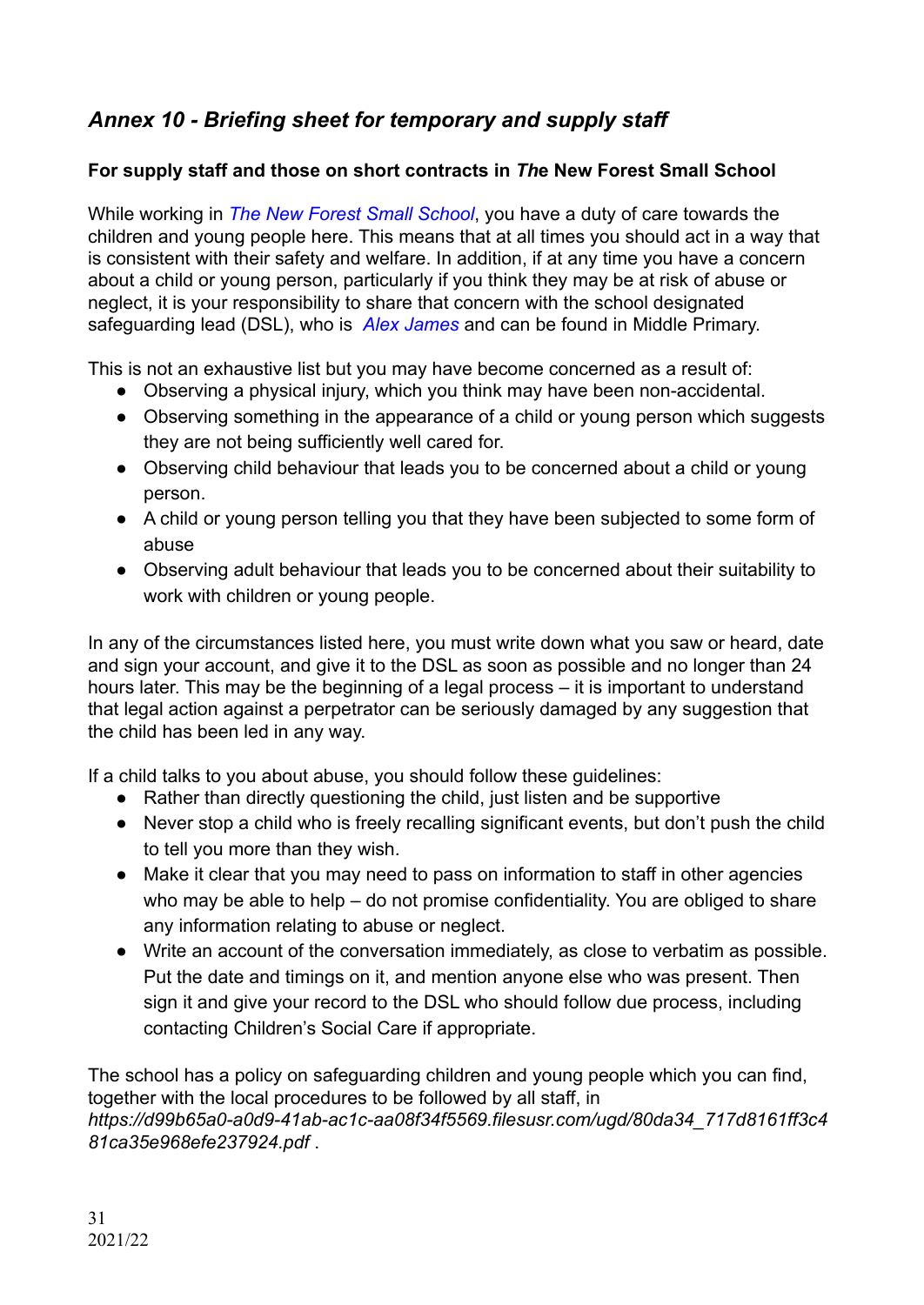If your concern involves the DSL or a member of the senior staff, contact the LADO on 01962 847364 or the NPSCC whistleblowing line on 0800 028 0285

# **Remember, if you have a concern, report it.**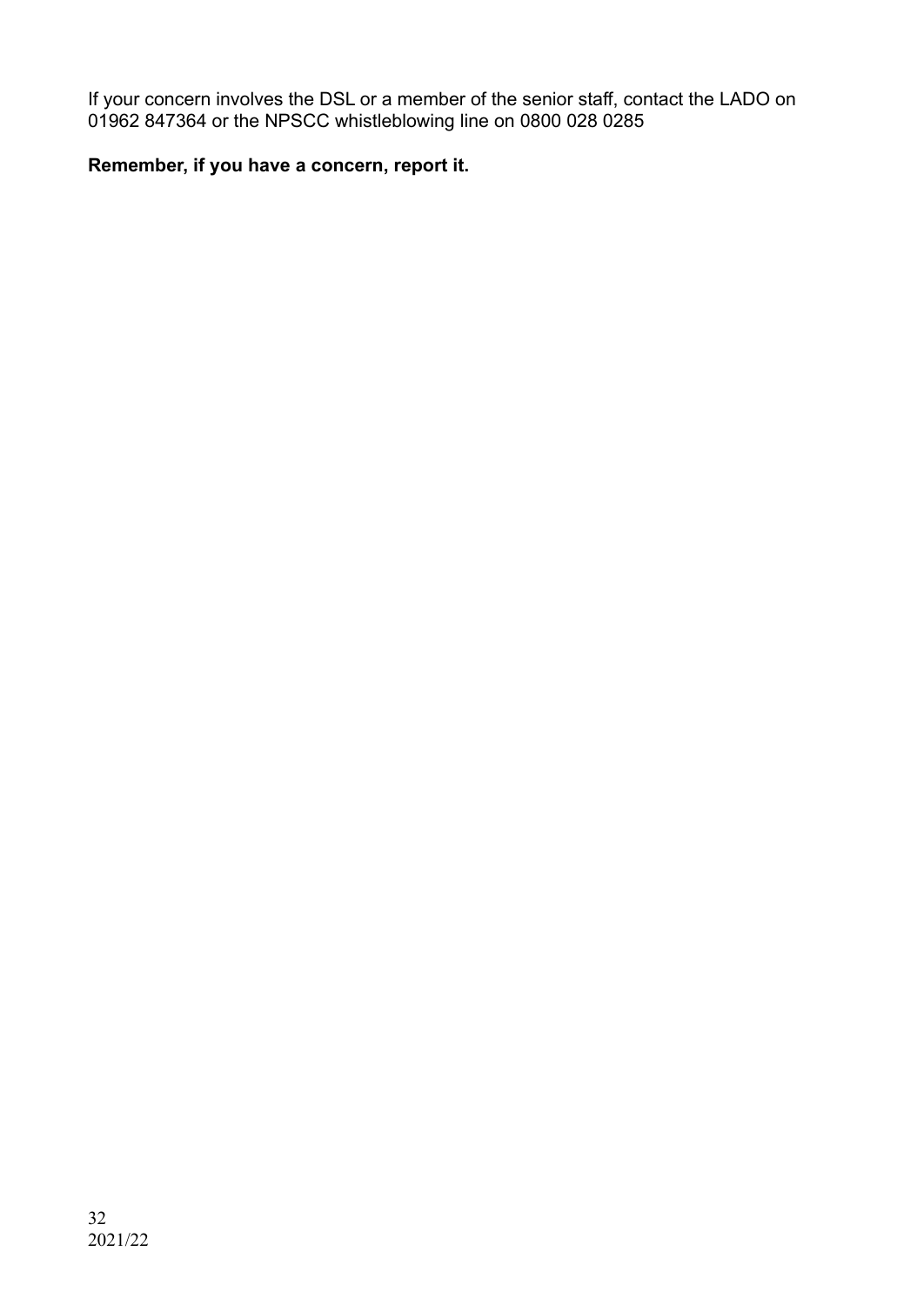# <span id="page-32-0"></span>*Annex 11 - What is child abuse?*

The following definitions are taken from W*orking Together to Safeguard Children* HM Government (2018). In addition to these definitions, it should be understood that children can also be abused by being sexually exploited, through honour-based violence, forced marriage or female genital mutilation. To support the local context, all staff have access to the Hampshire Safeguarding Children Partnership (HSCP) threshold chart.

#### **What is abuse and neglect?**

Abuse and neglect are forms of maltreatment of a child. Somebody may abuse or neglect a child by inflicting harm, or by failing to act to prevent harm. Children may be abused in a family or in an institutional or community setting, by those known to them or, more rarely, by a stranger. They may be abused by an adult or adults, or another child or children.

#### **Physical abuse**

Physical abuse may involve hitting, shaking, throwing, poisoning, burning or scalding, drowning, suffocating, or otherwise causing physical harm to a child. Physical harm may also be caused when a parent or carer fabricates the symptoms of, or deliberately induces, illness in a child.

#### **Emotional abuse**

The persistent emotional maltreatment of a child such as to cause severe and persistent adverse effects on the child's emotional development. It may involve conveying to a child that they are worthless or unloved, inadequate, or valued only insofar as they meet the needs of another person. It may include not giving the child opportunities to express their views, deliberately silencing them or 'making fun' of what they say or how they communicate. It may feature age or developmentally inappropriate expectations being imposed on children. These may include interactions that are beyond a child's developmental capability, as well as overprotection and limitation of exploration and learning, or preventing the child participating in normal social interaction. It may involve seeing or hearing the ill-treatment of another. It may involve serious bullying (including cyber bullying), causing children frequently to feel frightened or in danger, or the exploitation or corruption of children. Some level of emotional abuse is involved in all types of maltreatment of a child, although it may occur alone.

#### **Sexual abuse**

Involves forcing or enticing a child or young person to take part in sexual activities, not necessarily involving a high level of violence, whether or not the child is aware of what is happening. The activities may involve physical contact, including assault by penetration (for example, rape or oral sex) or non-penetrative acts such as masturbation, kissing, rubbing and touching outside of clothing. They may also include non-contact activities, such as involving children in looking at, or in the production of, sexual images, watching sexual activities, encouraging children to behave in sexually inappropriate ways, or grooming a child in preparation for abuse (including via the internet). Sexual abuse is not solely perpetrated by adult males. Women can also commit acts of sexual abuse, as can other children.

## **Neglect**

33 2021/22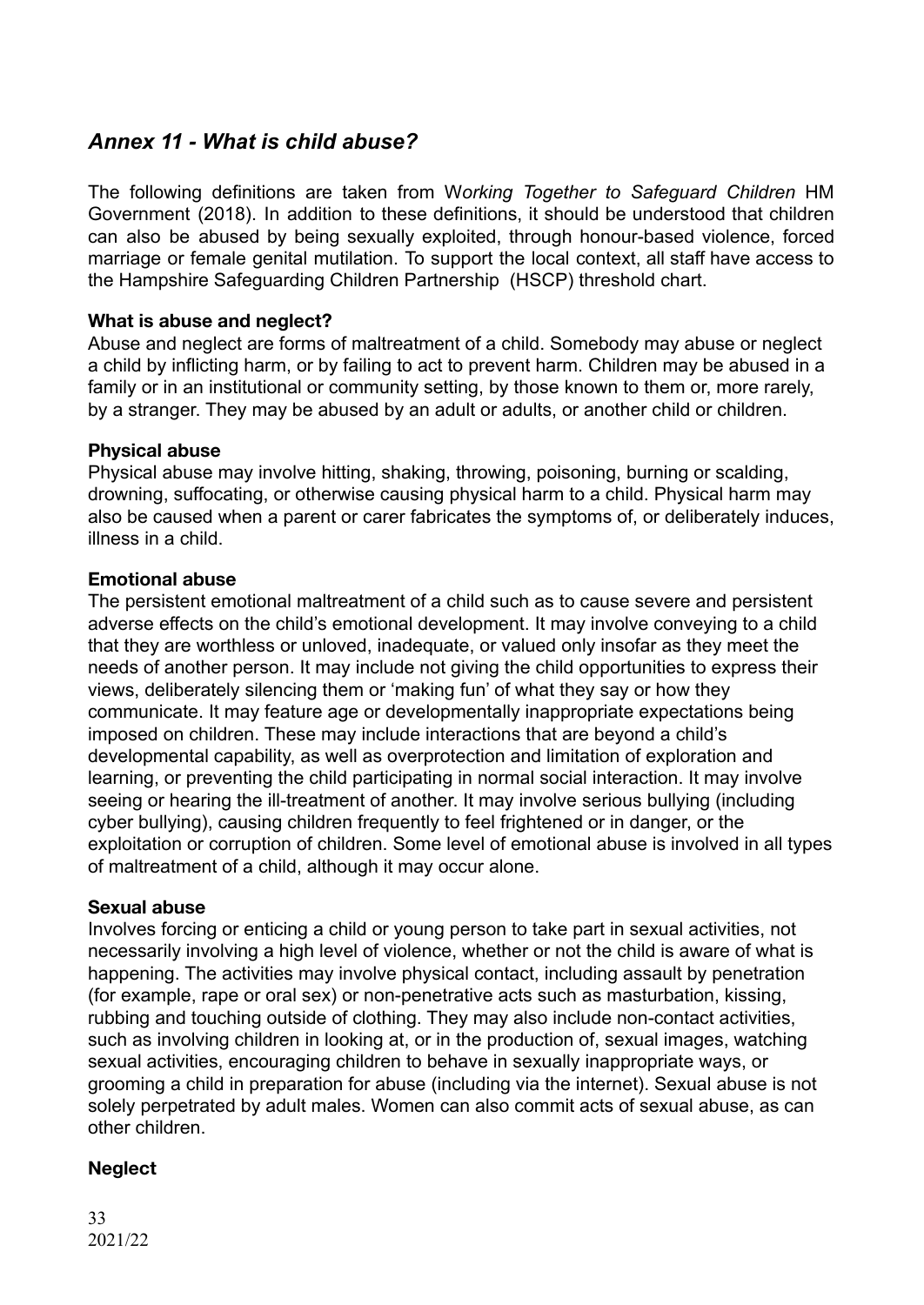Neglect is the persistent failure to meet a child's basic physical and/or psychological needs, likely to result in the serious impairment of the child's health or development. Neglect may occur during pregnancy as a result of maternal substance abuse. Once a child is born, neglect may involve a parent or carer failing to:

- provide adequate food, clothing and shelter (including exclusion from home or abandonment)
- protect a child from physical and emotional harm or danger
- ensure adequate supervision (including the use of inadequate caregivers)
- ensure access to appropriate medical care or treatment.

Neglect may also include neglect of, or unresponsiveness to, a child's basic emotional needs.

The HSCP neglect strategy is used to provide a more detailed summary of neglect and the local thresholds for referrals.

# **Indicators of abuse**

# **Neglect**

## **The nature of neglect**

Neglect is a lack of parental care but poverty and lack of information or adequate services can be contributory factors.

Far more children are registered to the category of neglect on child protection plans than to the other categories. As with abuse, the number of children experiencing neglect is likely to be much higher than the numbers on the plans.

# **Neglect can include parents or carers failing to:**

- provide adequate food, clothing and shelter
- protect a child from physical and emotional harm or danger
- ensure adequate supervision or stimulation
- ensure access to appropriate medical care or treatment.

## **NSPCC research has highlighted the following examples of the neglect of children under 12:**

- frequently going hungry
- frequently having to go to school in dirty clothes
- regularly having to look after themselves because of parents being away or having problems such as drug or alcohol misuse
- being abandoned or deserted
- living at home in dangerous physical conditions
- not being taken to the doctor when ill
- not receiving dental care.

Neglect is a difficult form of abuse to recognise and is often seen as less serious than other categories. It is, however, very damaging: children who are neglected often develop more slowly than others and may find it hard to make friends and fit in with their peer group.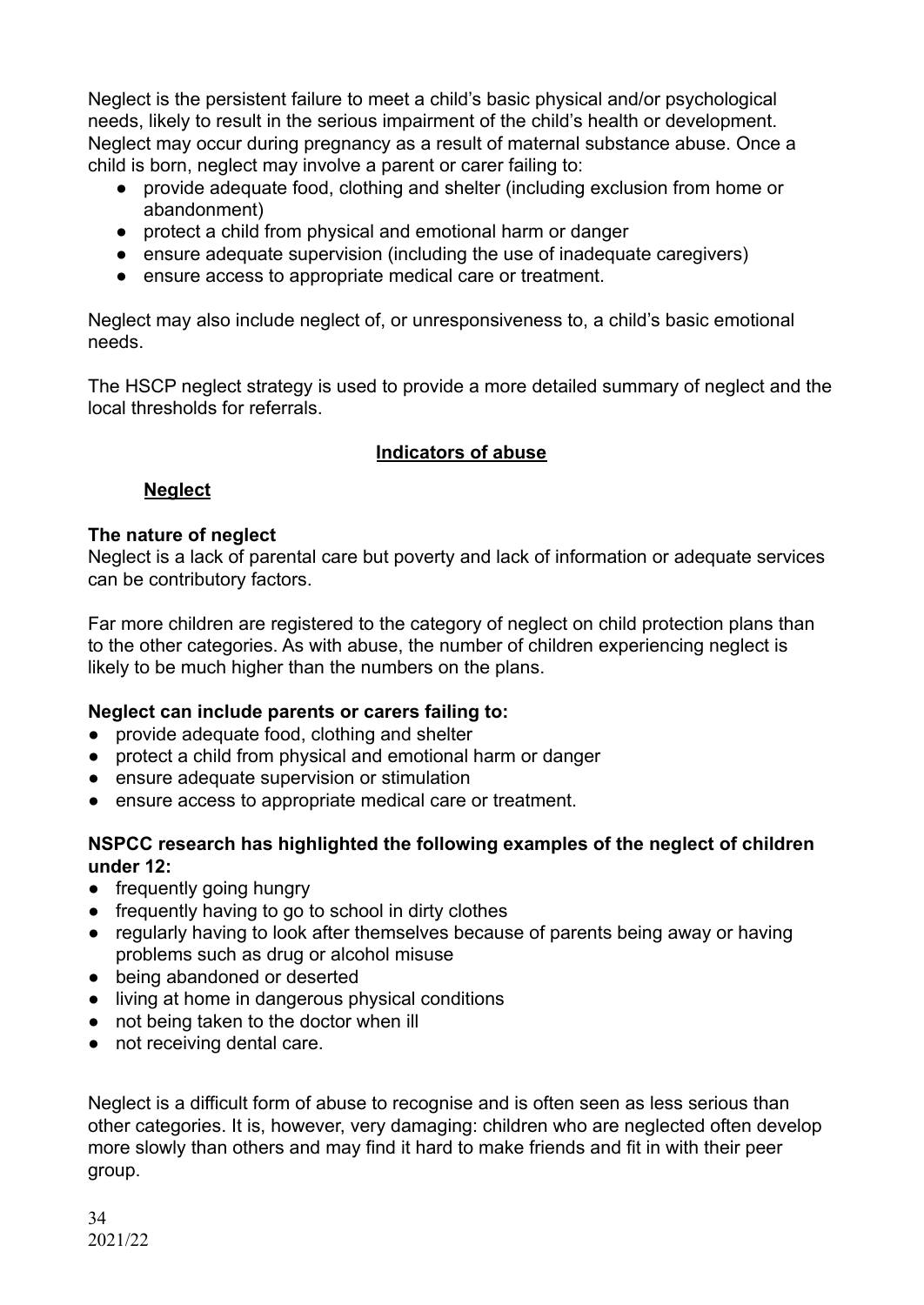Neglect is often noticed at a stage when it does not pose a risk to the child. The duty to safeguard and promote the welfare of children (*What to do if You're Worried a Child is Being Abused* DfE 2015) would suggest that an appropriate intervention or conversation at this early stage can address the issue and prevent a child continuing to suffer until it reaches a point when they are at risk of harm or in significant need.

Neglect is often linked to other forms of abuse, so any concerns school staff have should at least be discussed with the DSL.

#### **Indicators of neglect**

**The following is a summary of some of the indicators that may suggest a child is being abused or is at risk of harm. It is important to recognise that indicators alone cannot confirm whether a child is being abused. Each child should be seen in the context of their family and wider community and a proper assessment carried out by appropriate persons. What is important to keep in mind is that if you feel unsure or concerned, do something about it. Don't keep it to yourself. The HSCP neglect toolkit provides a more detailed list of indicators of neglect and is available to all staff**

#### **Physical indicators of neglect**

- Constant hunger and stealing food
- Poor personal hygiene unkempt, dirty or smelly
- Underweight
- Dress unsuitable for weather
- Poor state of clothing
- Illness or injury untreated

## **Behavioural indicators of neglect**

- Constant tiredness
- Frequent absence from school or lateness
- Missing medical appointments
- Isolated among peers
- Frequently unsupervised
- Stealing or scavenging, especially food
- Destructive tendencies

## **Emotional abuse**

#### **The nature of emotional abuse**

Most harm is produced in *low warmth, high criticism* homes, not from single incidents. Emotional abuse is difficult to define, identify/recognise and/or prove.

Emotional abuse is chronic and cumulative and has a long-term impact.

All kinds of abuse and neglect have emotional effects although emotional abuse can occur by itself.

Children can be harmed by witnessing someone harming another person – as in domestic violence.

It is sometimes possible to spot emotionally abusive behavior from parents and carers to their children, by the way that the adults are speaking to, or behaving towards children. An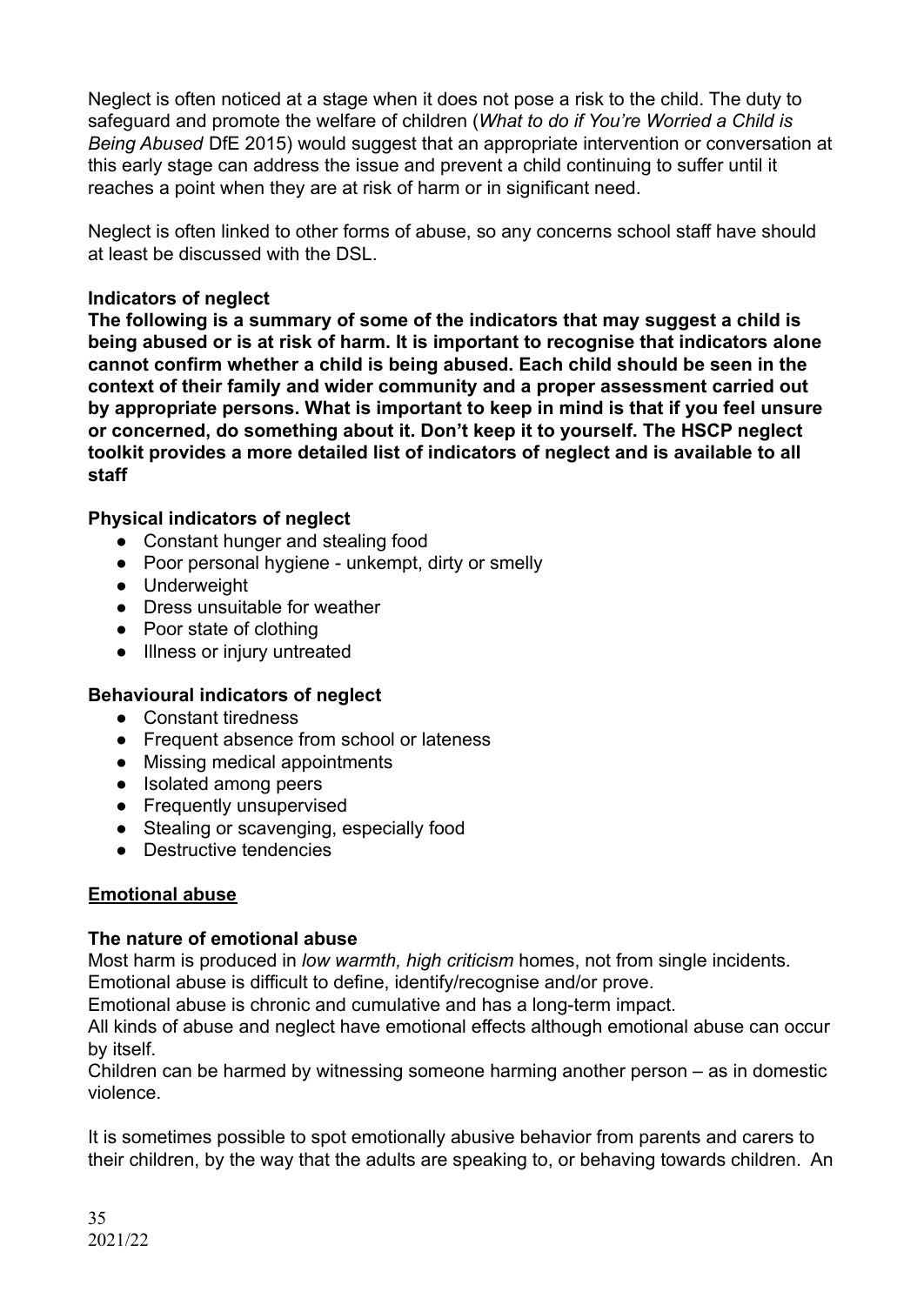appropriate challenge or intervention could affect positive change and prevent more intensive work being carried out later on.

#### **Indicators of emotional abuse Developmental issues**

- Delays in physical, mental and emotional development
- Poor school performance
- Speech disorders, particularly sudden disorders or changes.

#### **Behaviour**

- Acceptance of punishment which appears excessive
- Over-reaction to mistakes
- Continual self-deprecation (I'm stupid, ugly, worthless etc)
- Neurotic behaviour (such as rocking, hair-twisting, thumb-sucking)
- Self-mutilation
- Suicide attempts
- Drug/solvent abuse
- Running away
- Compulsive stealing, scavenging
- Acting out
- Poor trust in significant adults
- Regressive behaviour  $-$  e.g., wetting
- Eating disorders
- Destructive tendencies
- Neurotic behaviour
- Arriving early at school, leaving late

#### **Social issues**

- Withdrawal from physical contact
- Withdrawal from social interaction
- Over-compliant behaviour
- Insecure, clinging behaviour
- Poor social relationships

#### **Emotional responses**

- Extreme fear of new situations
- Inappropriate emotional responses to painful situations ("I deserve this")
- Fear of parents being contacted
- Self-disgust
- Low self-esteem
- Unusually fearful with adults
- Lack of concentration, restlessness, aimlessness
- Extremes of passivity or aggression

#### **Physical abuse**

#### **The nature of physical abuse**

Most children collect cuts and bruises quite routinely as part of the rough and tumble of daily life. Clearly, it is not necessary to be concerned about most of these minor injuries.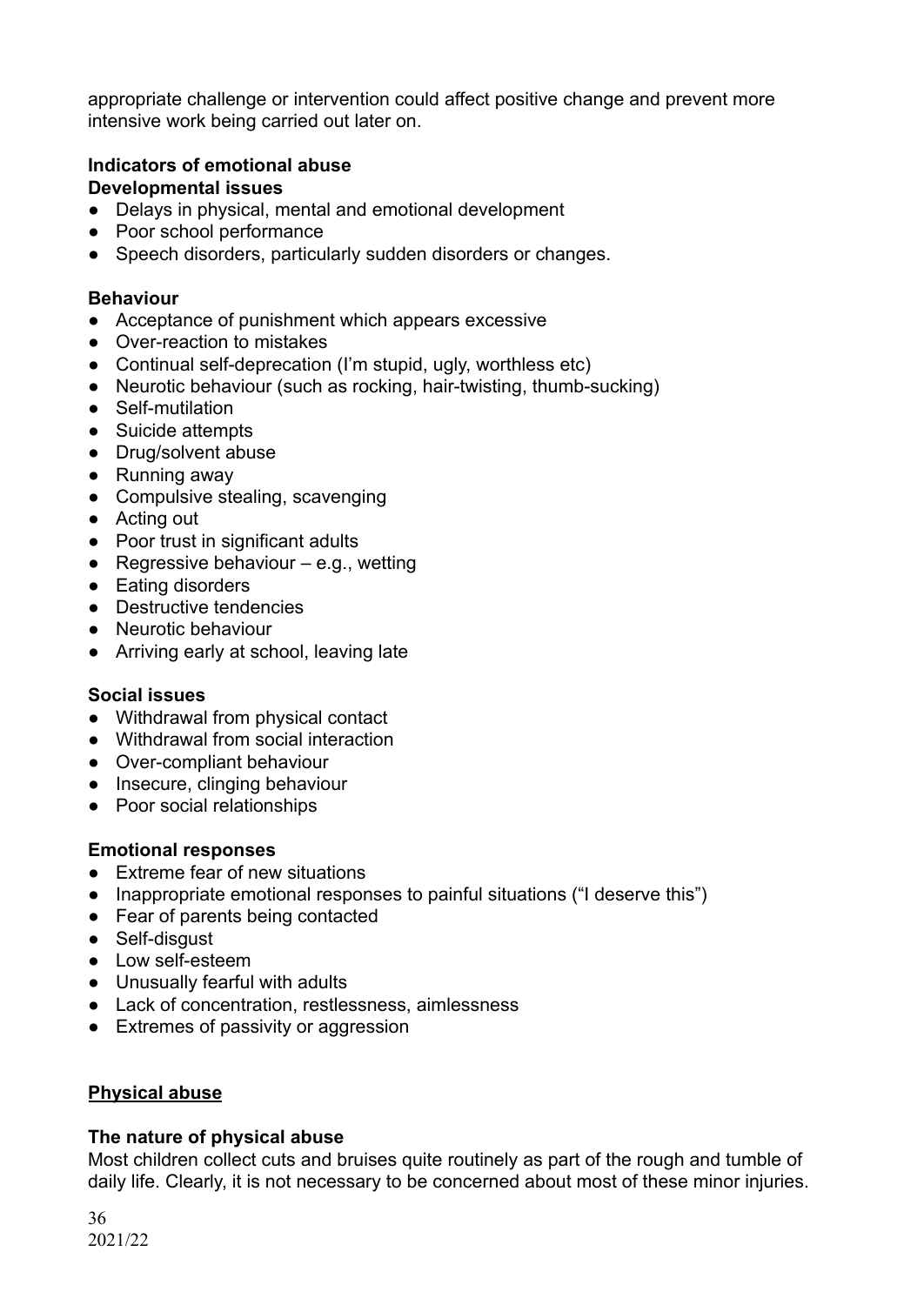However, accidental injuries normally occur on the *bony prominences* – e.g., shins. Injuries on the *soft* areas of the body are more likely to be inflicted intentionally and should therefore make us more alert to other concerning factors that may be present.

A body map (annex 3*)* can assist in the clear recording and reporting of physical abuse. The body map should only be used to record observed injuries and no child should be asked to remove clothing by a member of staff of the school.

# **Indicators of physical abuse / factors that should increase concern**

- Multiple bruising or bruises and scratches (especially on the head and face)
- Clusters of bruises  $-$  e.g., fingertip bruising (caused by being grasped)
- Bruises around the neck and behind the ears the most common abusive injuries are to the head
- Bruises on the back, chest, buttocks, or on the inside of the thighs
- Marks indicating injury by an instrument e.g., linear bruising (stick), parallel bruising (belt), marks of a buckle
- Bite marks
- Deliberate burning may also be indicated by the pattern of an instrument or object e.g., electric fire, cooker, cigarette
- Scalds with upward splash marks or *tide marks*
- Untreated injuries
- Recurrent injuries or burns
- Bald patches.

**In the social context of the school, it is normal to ask about a noticeable injury. The response to such an enquiry is generally light-hearted and detailed. So, most of all, concern should be increased when:**

- the explanation given does not match the injury
- the explanation uses words or phrases that do not match the vocabulary of the child (adult words)
- no explanation is forthcoming
- the child (or the parent/carer) is secretive or evasive
- the injury is accompanied by allegations of abuse or assault

## **You should be concerned if the child or young person:**

- is reluctant to have parents/carers contacted
- runs away or shows fear of going home
- is aggressive towards themselves or others
- flinches when approached or touched
- is reluctant to undress to change clothing for sport
- wears long sleeves during hot weather
- is unnaturally compliant in the presence of parents/carers.
- has a fear of medical help or attention
- admits to a punishment that appears excessive.

## **Sexual abuse**

## **The nature of sexual abuse**

Sexual abuse is often perpetrated by people who are known and trusted by the child – e.g., relatives, family friends, neighbours, babysitters, people working with the child in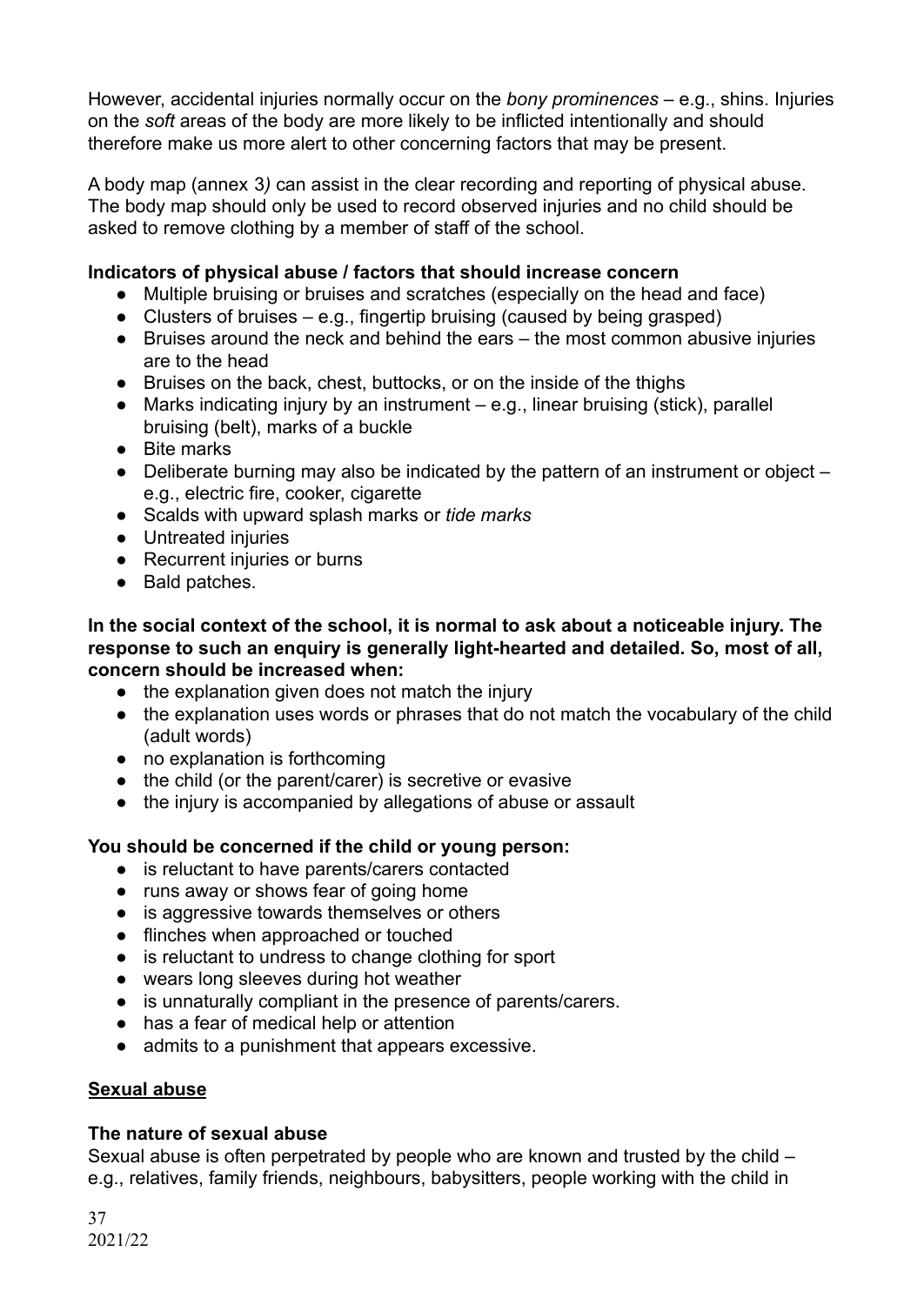school, faith settings, clubs or activities. Children can also be subject to child sexual exploitation.

Sexual exploitation is seen as a separate category of sexual abuse. Indicators of CSE can be found in the school's safeguarding policy.

# **Characteristics of child sexual abuse:**

- it is often planned and systematic people do not sexually abuse children by accident, though sexual abuse can be opportunistic
- grooming the child people who abuse children take care to choose a vulnerable child and often spend time making them dependent
- grooming the child's environment abusers try to ensure that potential adult protectors (parents and other carers especially) are not suspicious of their motives.

Most people who sexually abuse children are men, but some women sexually abuse too.

# **Indicators of sexual abuse**

## **Physical observations**

- Damage to genitalia, anus or mouth
- Sexually transmitted diseases
- Unexpected pregnancy, especially in very young girls
- Soreness in genital area, anus or mouth and other medical problems such as chronic itching
- Unexplained recurrent urinary tract infections and discharges or abdominal pain

## **Behavioural observations**

- Sexual knowledge inappropriate for age
- Sexualised behaviour or affection inappropriate for age
- Sexually provocative behaviour/promiscuity
- Hinting at sexual activity Inexplicable decline in school performance
- Depression or other sudden apparent changes in personality as becoming insecure or clinging
- Lack of concentration, restlessness, aimlessness
- Socially isolated or withdrawn
- Overly-compliant behaviour
- Acting out, aggressive behaviour
- Poor trust or fear concerning significant adults
- Regressive behaviour,
- Onset of wetting, by day or night; nightmares
- Onset of insecure, clinging behaviour
- Arriving early at school, leaving late, running away from home
- Suicide attempts, self-mutilation, self-disgust
- Suddenly drawing sexually explicit pictures
- Eating disorders or sudden loss of appetite or compulsive eating
- Regressing to younger behaviour patterns such as thumb sucking or bringing out discarded cuddly toys
- Become worried about clothing being removed
- Trying to be 'ultra-good' or perfect; overreacting to criticism.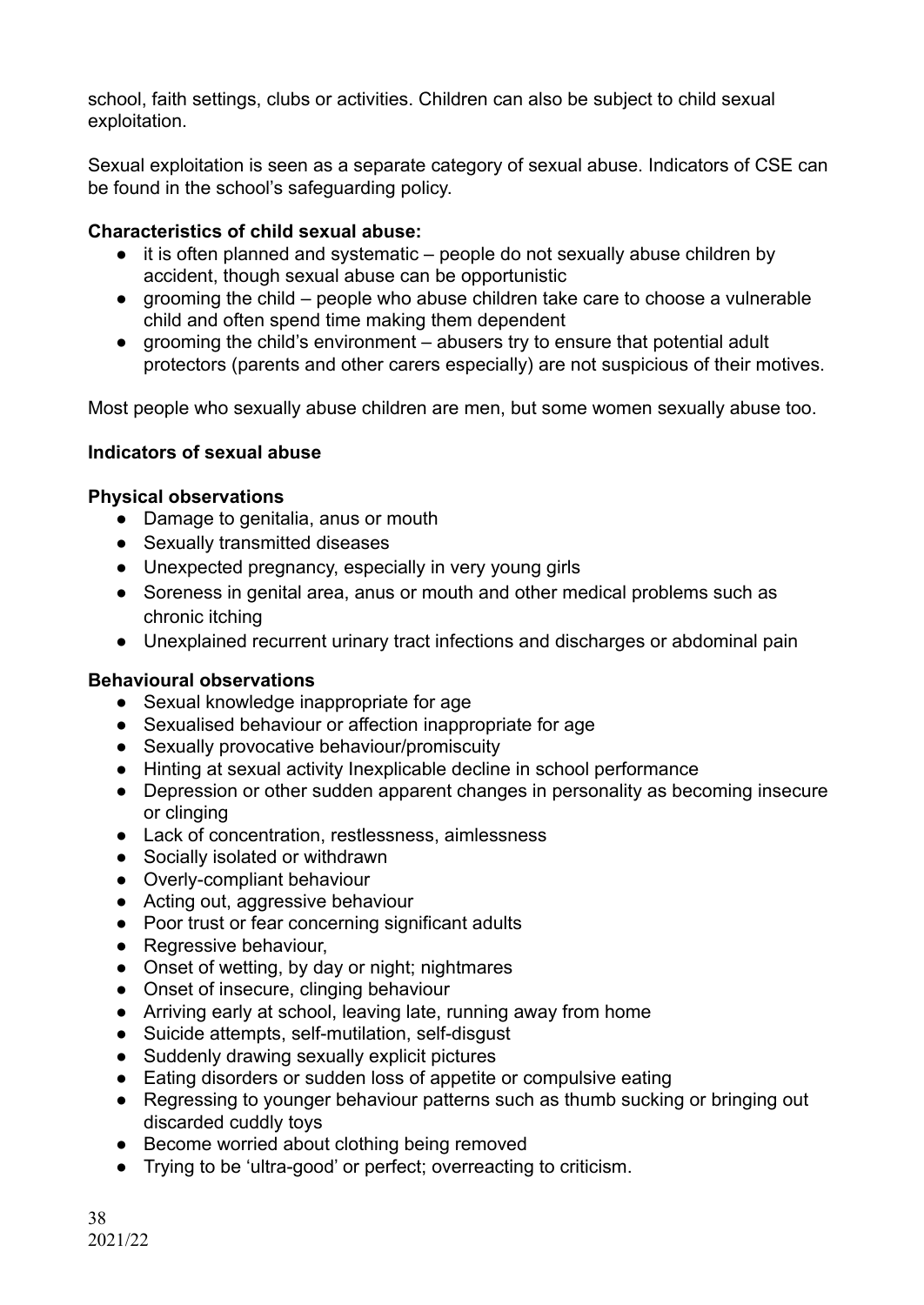39 2021/22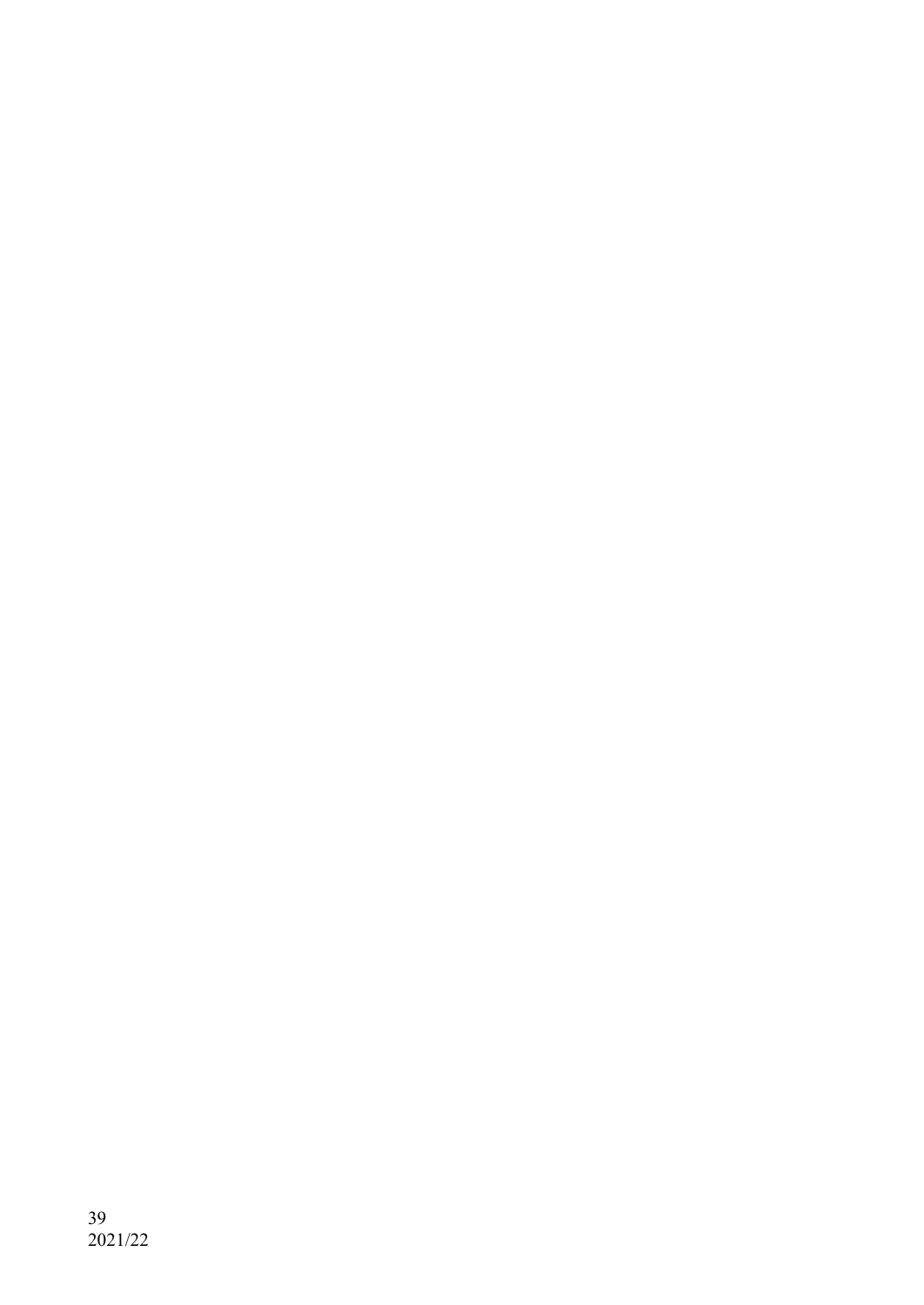<span id="page-39-0"></span>*Annex 12 - Useful contacts*

| <b>Key Personnel</b>                                                                       | Name (s)                                                      | Telephone No.                                                                            |
|--------------------------------------------------------------------------------------------|---------------------------------------------------------------|------------------------------------------------------------------------------------------|
| <b>DSL</b>                                                                                 | Alex James                                                    | 07772 790609/02380 283 807                                                               |
| Deputy DSL(s)                                                                              |                                                               |                                                                                          |
| School's named Prevent<br>lead                                                             |                                                               |                                                                                          |
| <b>Schools Mental Health</b><br>Lead                                                       | Lorraine Brown                                                |                                                                                          |
| Nominated Safeguarding<br>Governor                                                         | <b>Gill Albon</b>                                             |                                                                                          |
| <b>Chair of Governors</b>                                                                  | Aileen Payne                                                  | aileenl@napiermanagment.co<br>.uk                                                        |
| Children's Reception<br>Team                                                               |                                                               | 01329 225379                                                                             |
| Out of hours social care                                                                   |                                                               | 0300 555 1373                                                                            |
| Police                                                                                     | NPCC guidance                                                 | 101 or in<br>emergencies 999                                                             |
| Safeguarding advisors /<br><b>Local Authority</b><br><b>Designated Officers</b><br>(LADOs) | Barbara Piddington<br><b>Fiona Armfield</b><br>Mark Blackwell | <b>HCC Safeguarding Unit</b><br>01962 876364<br>Child.protection@hants.gov.u<br><u>k</u> |
| School nurse                                                                               |                                                               |                                                                                          |